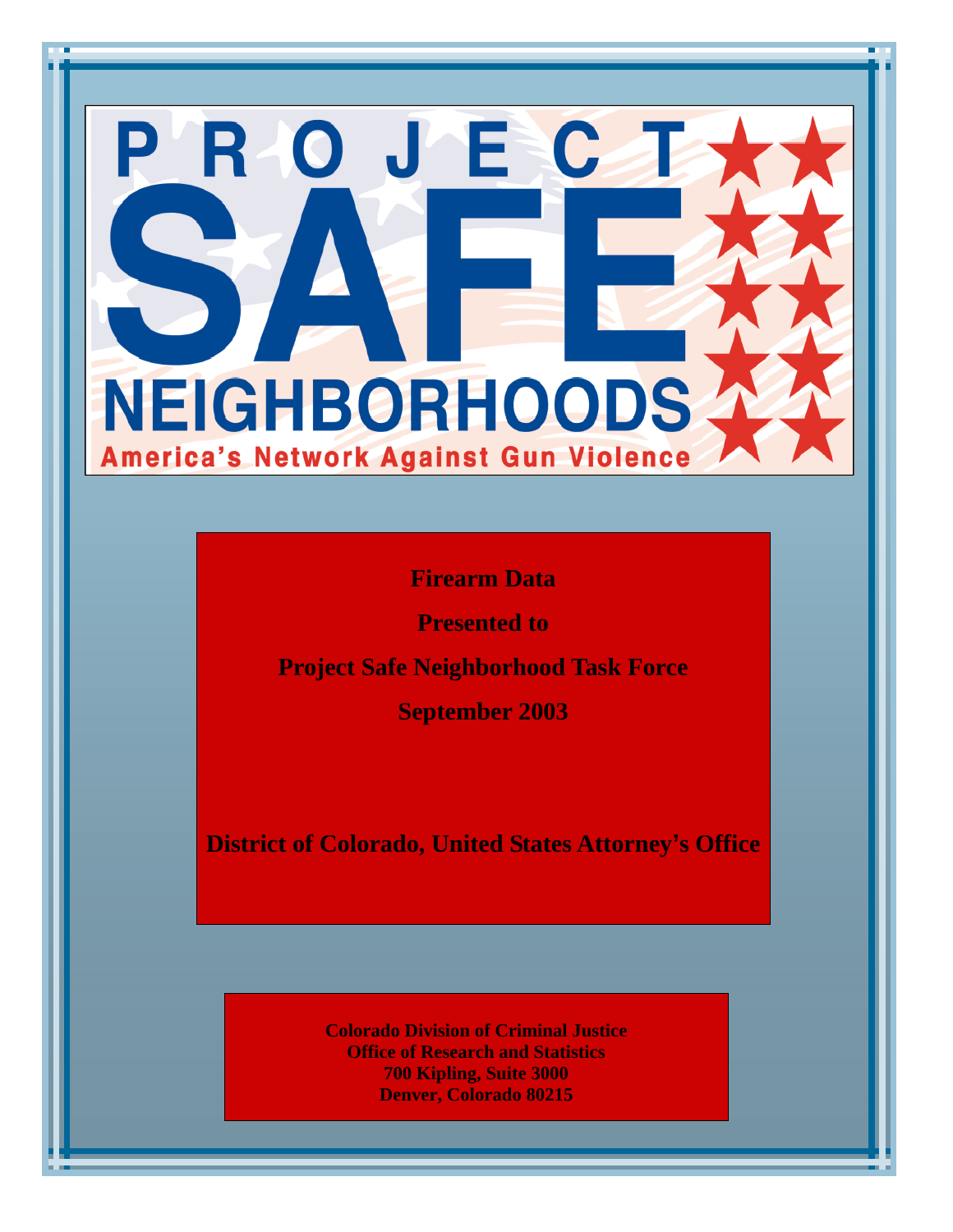#### *Project Safe Neighborhoods*





**Division of Criminal Justice**

Raymond Slaughter, Director

700 Kipling St., Suite 1000

Denver, CO 80215-5865

(303) 239-4442

September 5, 2003

Dear Colorado PSN Task Force:

It is my pleasure to present the first of several reports to the Task Force concerning the nature of gun violence in our state. Although, as this report reflects, Colorado is below the national average in gun-related crimes, it is important that we remain so by being vigilant in our efforts to enforce gun laws and prosecute gun crimes. This report highlights state and national trends, and provides maps of gun-related incidents in Denver. Future reports will focus on other jurisdictions so that Task Force members will have a more complete picture of gun activity in areas of interest to U.S. Attorney Suthers.

I hope you find the contents of this report useful and reinforcing of the major problem we face in terms of gun crime. If you have questions, or are interested in additional information, please do not hesitate to contact me.

Sincerely,

Raymond T. Slaughter

Division Director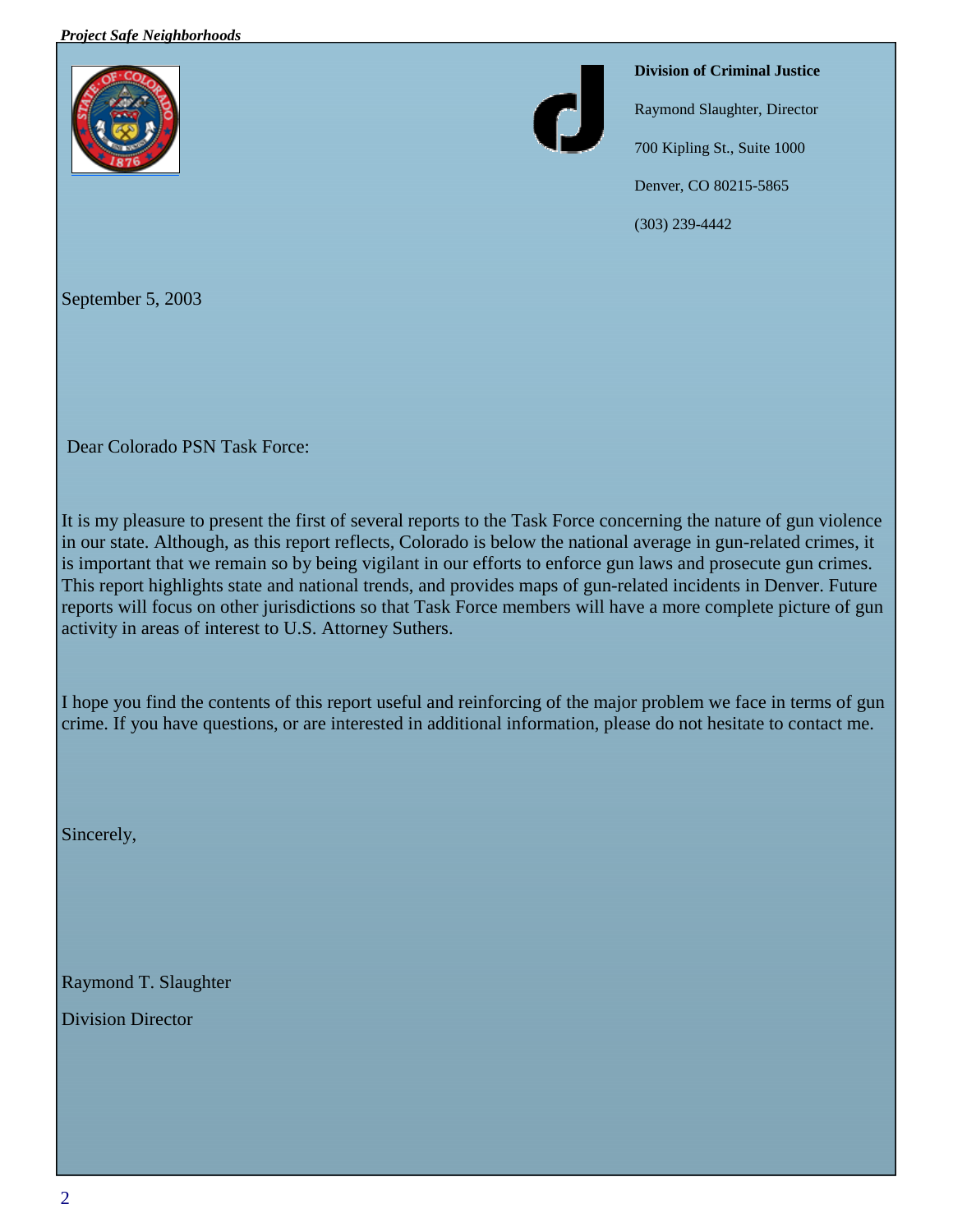# **Six GOALS of Colorado's Project Safe Neighborhoods**

- Increasing the number of federal prosecutions of felons in possession of a firearm and the number of state prosecutions of offenders who use guns in the commission of violent crimes and other felonies by coordinating intake of cases with local District Attorneys and by encouraging direct referrals from local police;
- Increasing the number of federal prosecutions of gun dealer violations and false statements resulting from Brady check rejections by working with the Colorado Bureau of Investigation and the Bureau of Alcohol, Tobacco, and Firearms to identify, investigate and prosecute the most serious violations;
- Supporting the Colorado Springs Gun Interdiction Unit and the Denver Police Department Gun Task Force by assigning an Assistant U.S. Attorney liaison to review cases for federal prosecution potential;
- Developing and implementing U.S. Attorney's Office policies regarding declination and plea-bargaining which reflect the priority nature of prosecuting gun-law violations;
- Developing and delivering appropriate training programs for local law enforcement regarding the key provisions of federal firearms statutes, investigative guidelines, current federal law governing search and seizure, and federal intake requirements and procedures; and
- Working with local business and community leaders to develop and implement an aggressive marketing strategy and publicity campaign similar to Richmond's Project Exile.



zzzzzzzzzzzzzzzzzzzzzzzzzzzzzzzzzzzzzzzzzzzz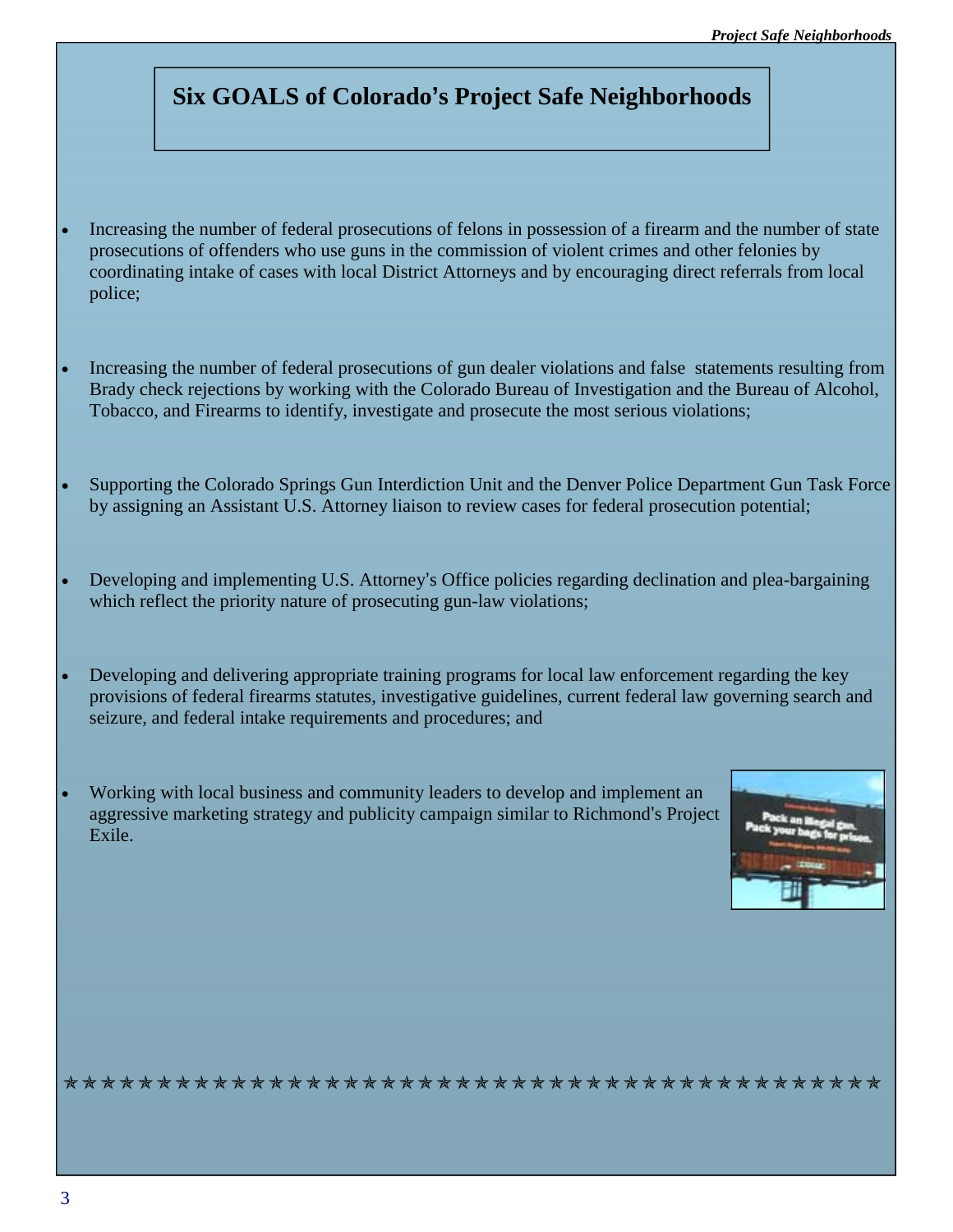# *Table of Contents*

| <b>Background Checks for Firearm Transfers</b>          | 5  |
|---------------------------------------------------------|----|
| <b>National, Regional and Statewide Trends</b>          | 6  |
| <b>Domestic Violence</b>                                | 12 |
| <b>Prisoner and Arrestee Firearm Use and Access</b>     | 13 |
| <b>Juveniles and Young Adults</b>                       | 15 |
| <b>ATF Crime Gun Trace Report, Denver and Aurora 18</b> |    |
| <b>Insta-check Data on Gun Applications</b>             | 20 |
| <b>Data from the Denver Police Department</b>           | 24 |
| <b>Illegal Weapons Data</b>                             | 25 |
| <b>Homicides for Selected Colorado Cities</b>           | 26 |
| <b>Summary</b>                                          | 28 |
| <b>Research Strategy</b>                                | 29 |
| <b>References</b>                                       | 30 |
| <b>Appendix</b>                                         | 31 |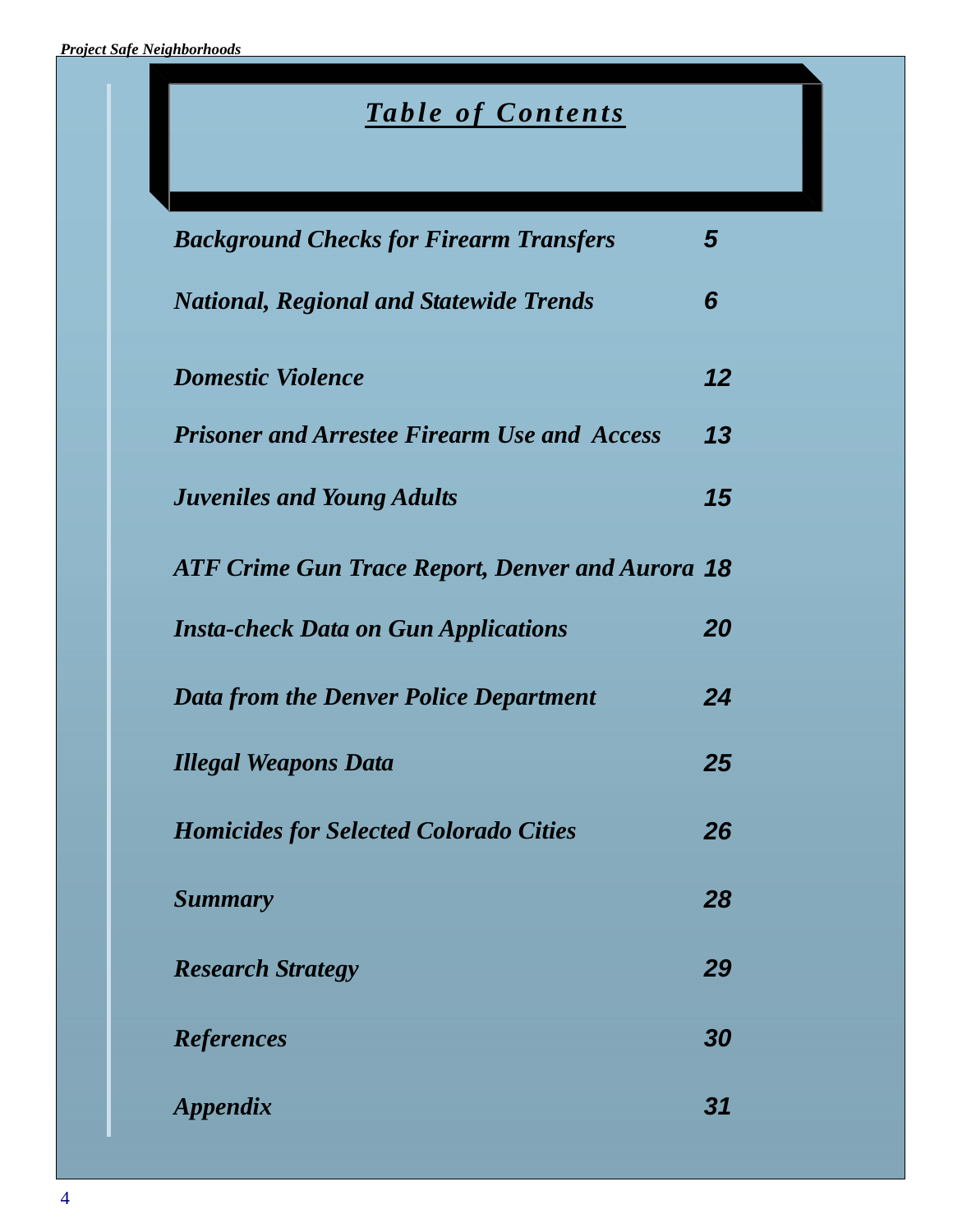## **Background Checks for Firearm Transfers**

The Firearm Inquiry Statistics Program collects data on background checks in certain states. Some relevant information regarding firearm transfers are as follows:

- The total applications for firearm transfers or permits nationwide increased 3% , from 7.7 million in 2000 to 8.0 million 2001.
- In 2001, 151,000 applications for firearm transfers or permits were rejected by the FBI or State and local agencies.
- The number of rejections for reasons other than felonies increased **256%** from the beginning of the Brady Act to year end 2001. This is attributed to greater access to electronic information regarding prohibited persons.

#### **National Firearm Check System:**



\*State point of contact

Source: Bowling, M., Lauver, G., Hickman, M., Adams, D. (2002).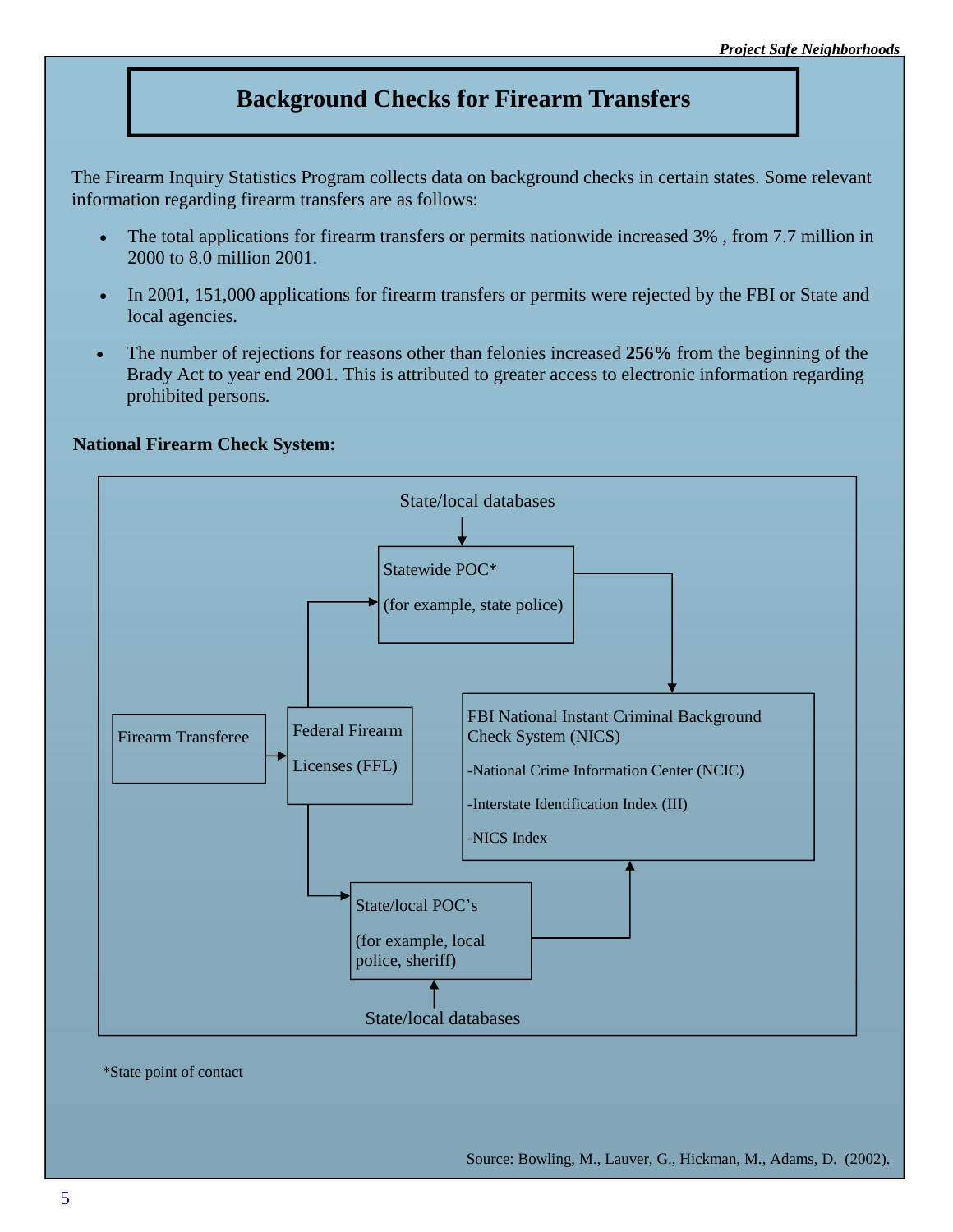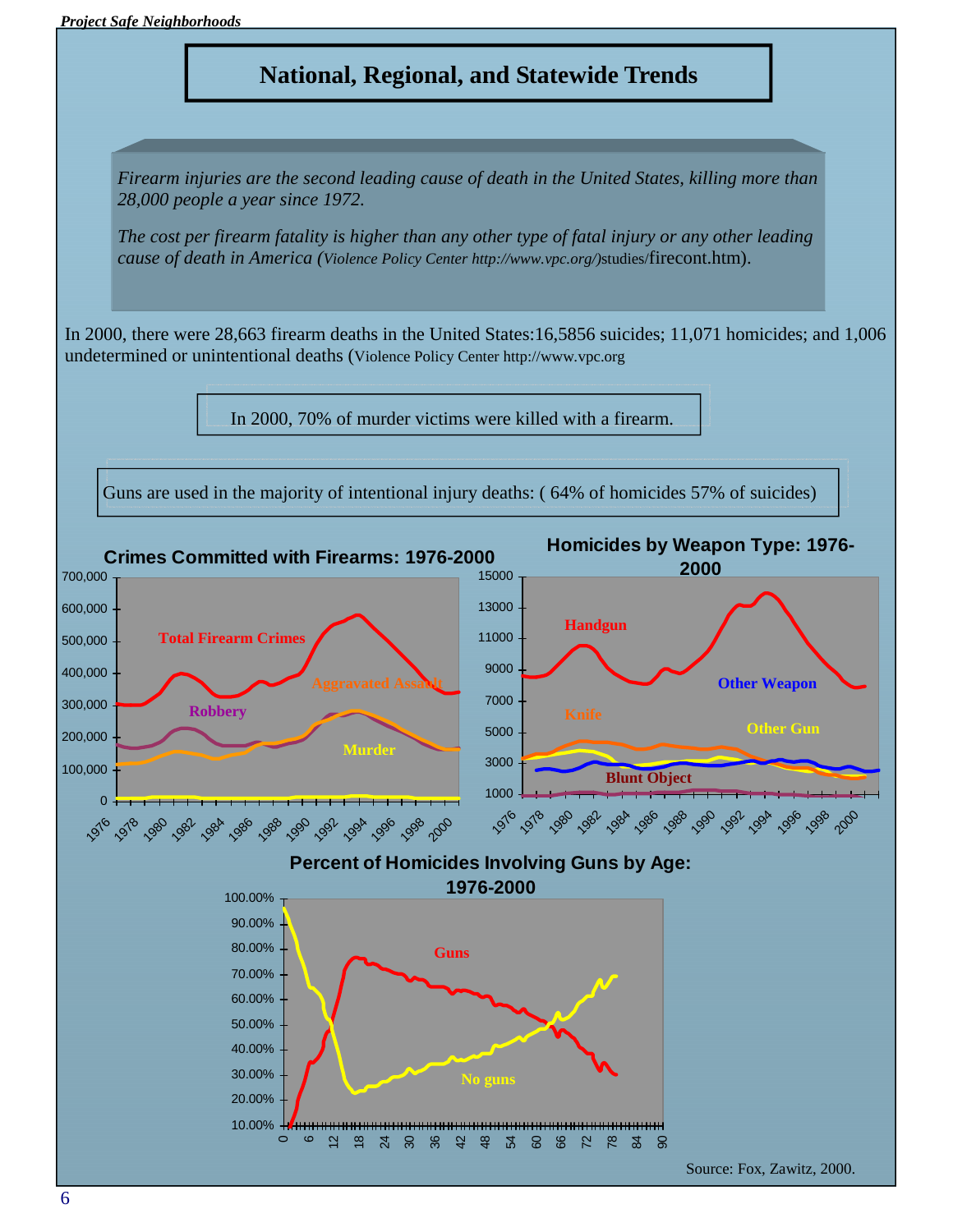# **National, Regional, and Statewide Trends, continued...**



The number of gunshot wounds from assaults treated in hospital emergency departments nationwide fell from 64,100 in 1993 to 39,400 in 1997, a 39% decline. We see the same sort of decline for Colorado:



Source: Colorado Department of Public Health and Environmenthttp://www.cdphe.state.co.us/stats.asp

Gang-related homicides, although relatively few in number, involve guns most of the time. By 2000, guns were used in over 40% of gang-related homicides. Homicides spurred by an argument-while decreasing in number- remained the most frequent homicide circumstance. However, the proportion of homicides due to arguments have remained fairly constant since 1976.

## **Number of Homicide Victims by Circumstance: 1976-**

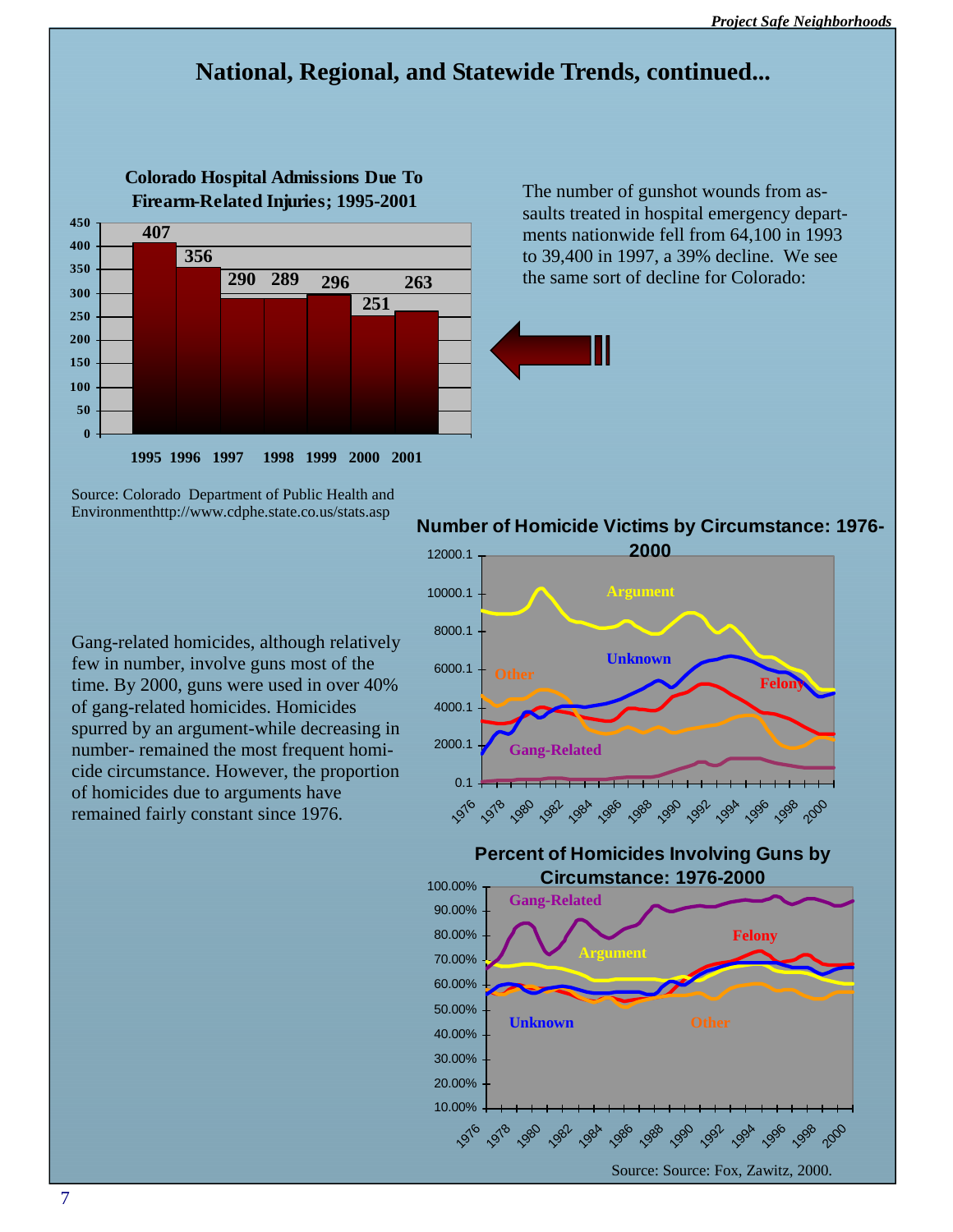# **National, Regional, and Statewide Trends, continued...**

The *Violence in Colorado: A Focus on Homicide* report, originally published in 1993 for the Colorado Department of Public Health by the Center for the Study and Prevention of Violence at the University of Colorado at Boulder is being updated. The goal is to report the prevalence of violent crime in Colorado compared to violent crime trends in the Rocky Mountain region (including the states of CO, MT, NV, WY, UT, AZ, and NM) and the entire nation. Data sources included the FBI's Uniform Crime Reports and Supplemental Homicide Reports and data from the U.S. Census Bureau.



**Composition of Homicide: Type of Weapon Used, 2000**

When comparing regional and national data for handguns, other firearms, knives, and other weapons, Colorado had a higher percentage of homicide cases in 2000 for all weapons except handguns.



**Colorado RM Region National**

For homicides perpetrated by family members, acquaintances, and strangers, Colorado showed a higher percentage of homicides among family members in 2000. Acquaintance and stranger perpetrated homicides were similar to national and regional rates.

**Composition of Homicide: Gender of the Offender, 2000**

 $\Box$  Family  $\Box$  Acquaintance  $\Box$  Stranger



The percentage of Colorado homicide cases in 2000, broken down by gender of the offender, showed a slightly larger number of homicides committed by males and a slightly smaller number committed by females when compared to the region and nation.

Source: Elliott, Williams, Mattson, Haag, Cook, 200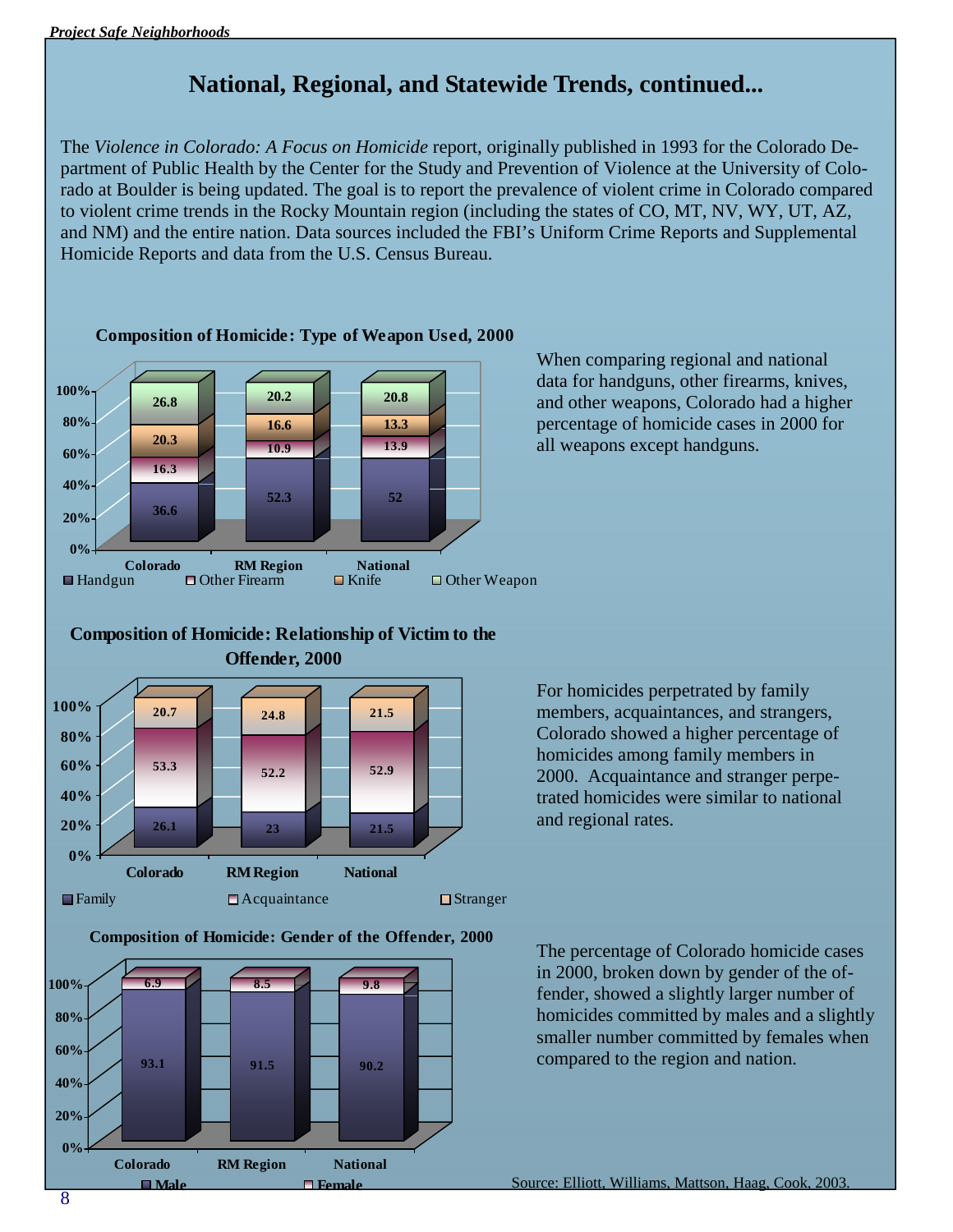# **National, Regional, and Statewide Trends continued...**



These graphs break down homicide rates of Colorado, the Rocky Mountain region, and the nation by type of weapon used from 1976 to 2000 per 100,000 people.

Colorado shows smaller rates per capita than the rest of the nation for homicides involving handguns and other firearms. Rates for knife-involved homicides are similar across the three location categories.



Source: Elliott, Williams, Mattson, Haag, Cook, 2003.

0.6 0.4  $0.2$ 

 $\mathscr{E}$ 

 $a^{\circ}$  d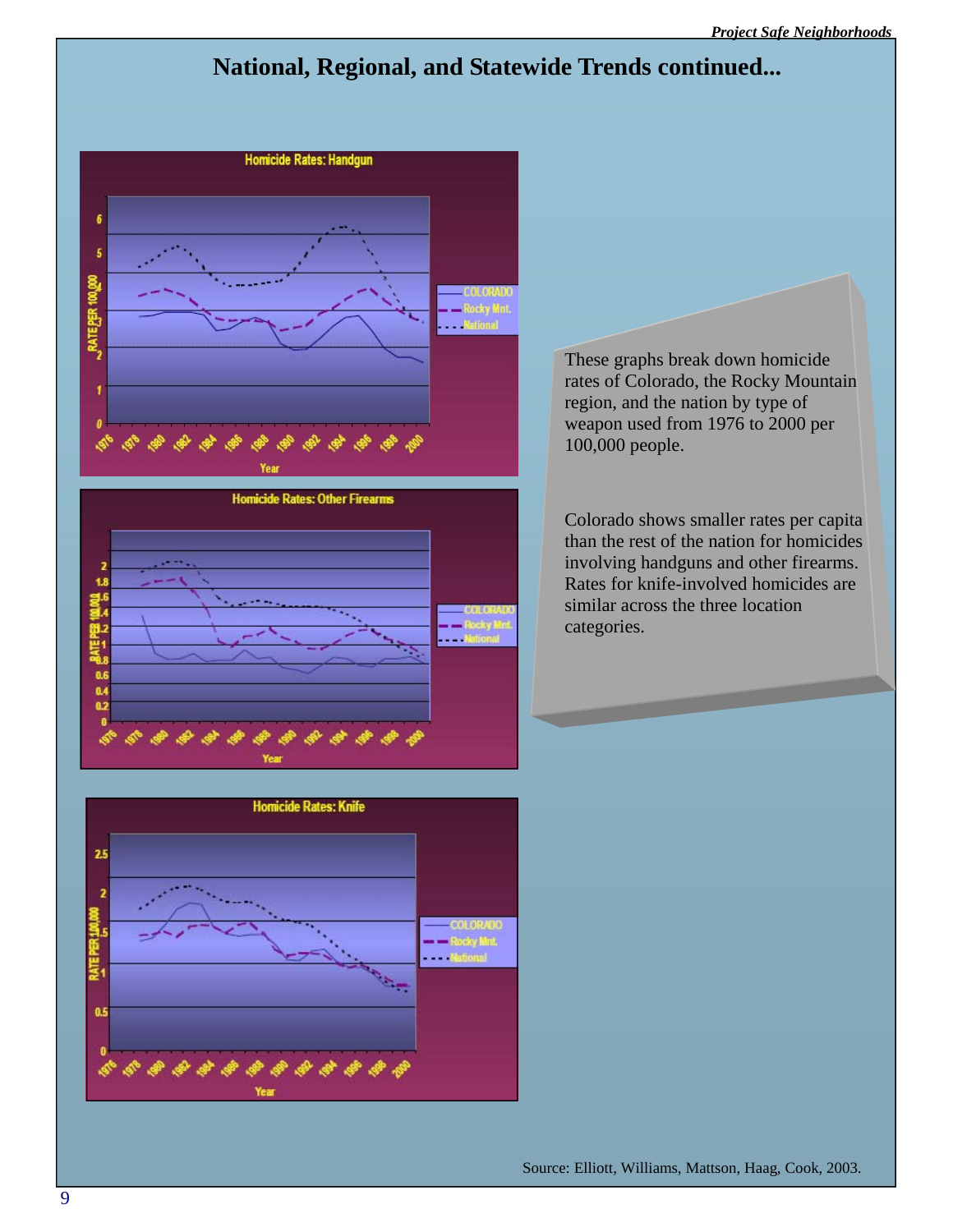

The graphs below show rates of homicide per 100,000 people from 1976-2000 by gender of the offender. Colorado had lower rates of male perpetrated homicide than national and regional rates, while females had



Source: Elliott, Williams, Mattson, Haag, Cook, 2003.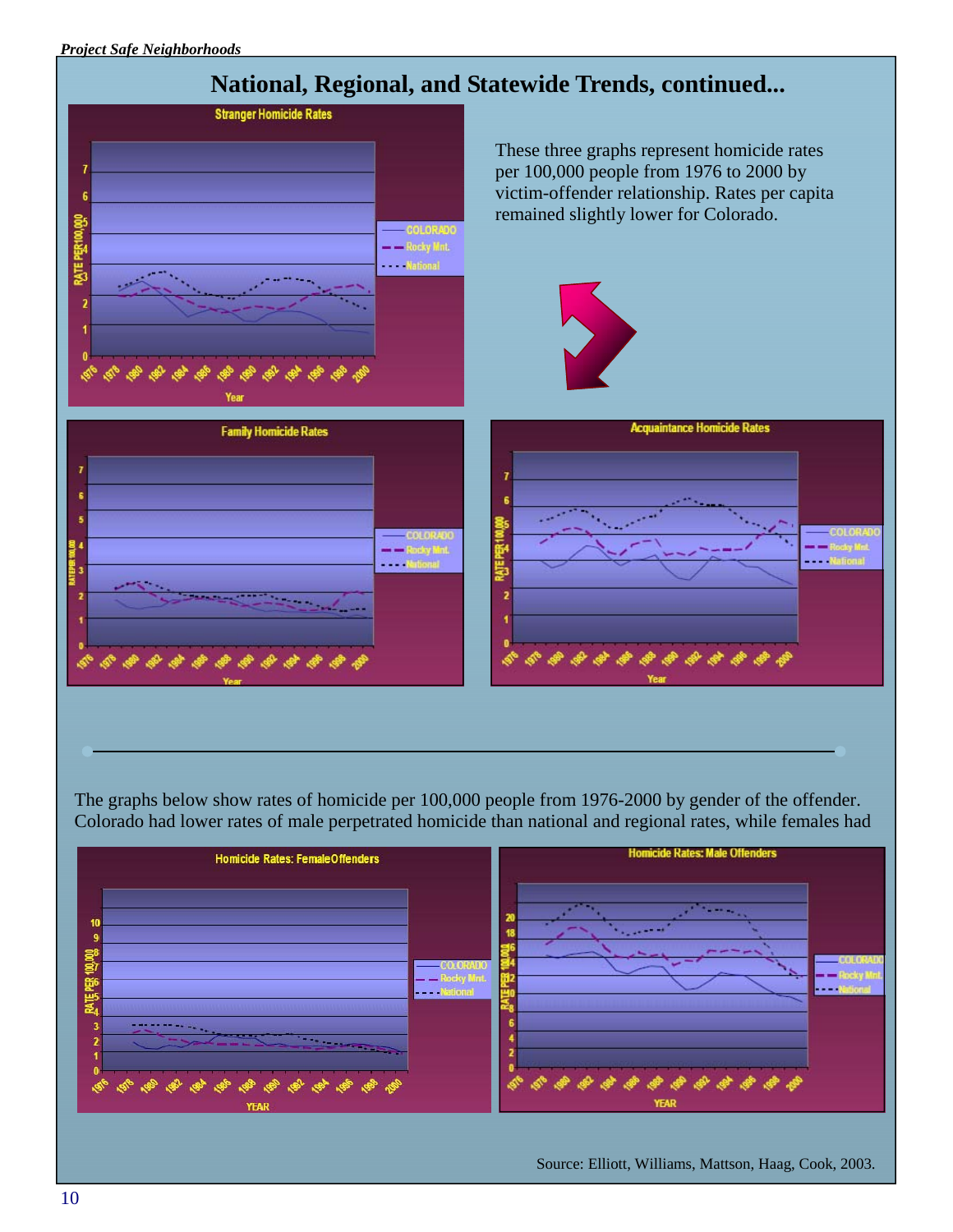

Firearm-related deaths in Colorado have remained fairly stable since 1990.

Source: Colorado Department of Public Health and Environment (http://www.cdphe.state.co.us/stats.asp).

The blue in this map represents zip code areas where one or more firearm-related deaths in Colorado last year. These deaths are distributed throughout the state and include both unintentional and intentional deaths.

Source: Colorado Department of Public Health and Environment (http:// www.cdphe.state.co.us/stats.asp).





Suicides remained the highest cause of firearm-related deaths in Colorado

Source: Colorado Department of Public Health and Environment (http://www.cdphe.state.co.us/stats.asp).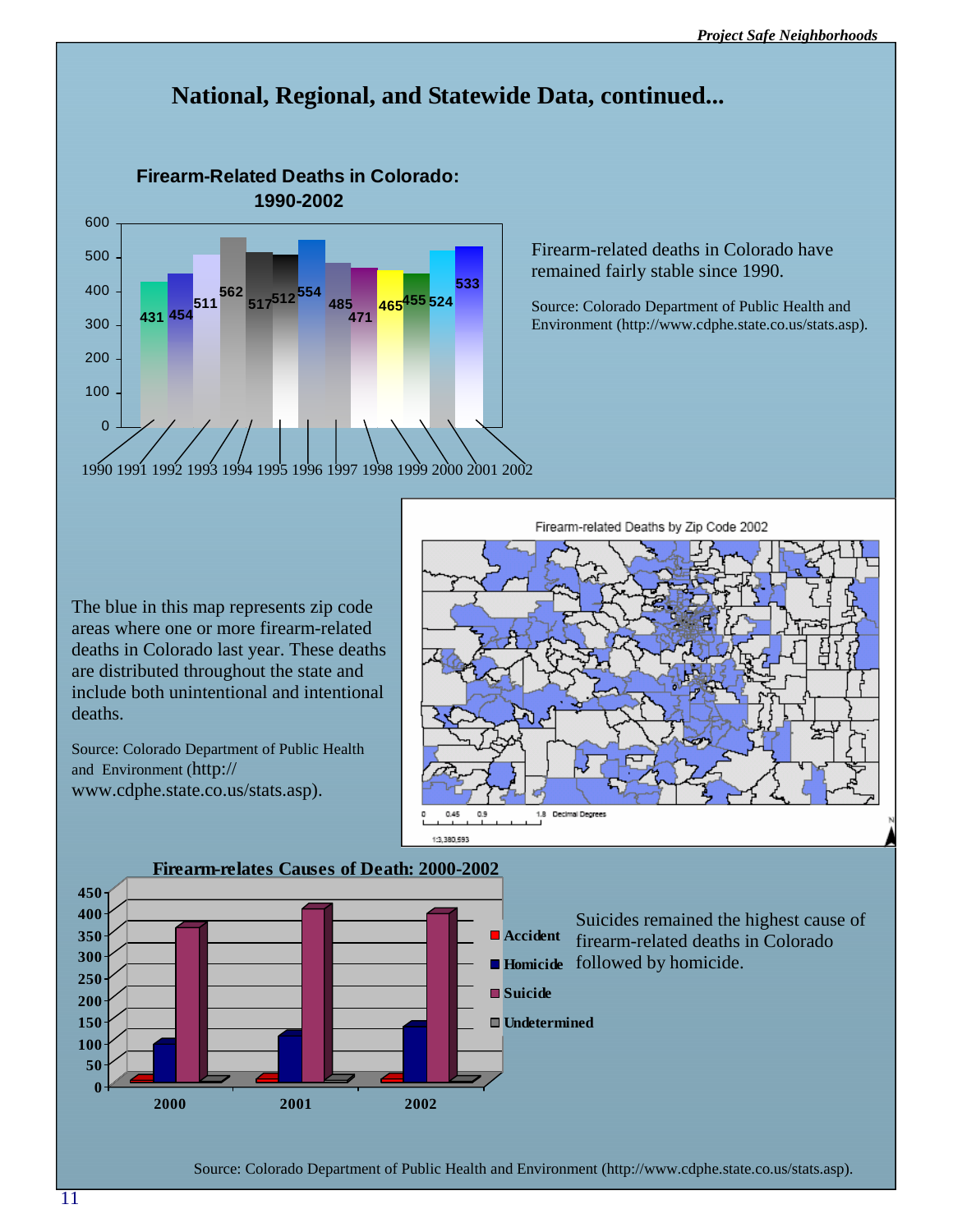# **Domestic Violence**

- The majority of murder-suicides in the United States are firearm-related. Colorado had twenty incidents in a six month period in 2001.
- Firearm-related domestic assaults are 12 times more likely to be fatal than those not associated with a firearm.
- In 2000, 58% of intimate partner homicide victims were killed with guns and 74% of these victims were killed with handguns.
- There were 331 women shot and killed by either their husband or intimate acquaintance during the course of an argument—nearly one woman a day.
- Firearms were the most common weapons used by males to murder females in 2000.
- 52 percent of female victims (879 out of 1,692) were shot and killed with a gun. Of the females killed with a firearm, nearly two-thirds were murdered by male intimates.
- The number of females shot and killed by their husband or intimate acquaintance (557 victims) was nearly four times higher than the total number murdered by male strangers using all weapons combined (142 victims) in single victim/single offender incidents in 2000. In homicides where males used firearms to kill females, handguns were clearly the weapon of choice over rifles and shotguns.



Source: Violence Policy Center (http://www.vpc.org/studies/dv5one.htm).

The percentage of partner homicide cases in 2000 are displayed. Colorado shows a slightly higher percentage of spousal homicide cases compared to regional and national cases.



**Spousal Boyfriend/Girlfriend**



Rates of spousal homicide per 100,000 people from 1976 to 2000 showed a decrease for all comparison groups. Colorado shows a similar decrease in rates.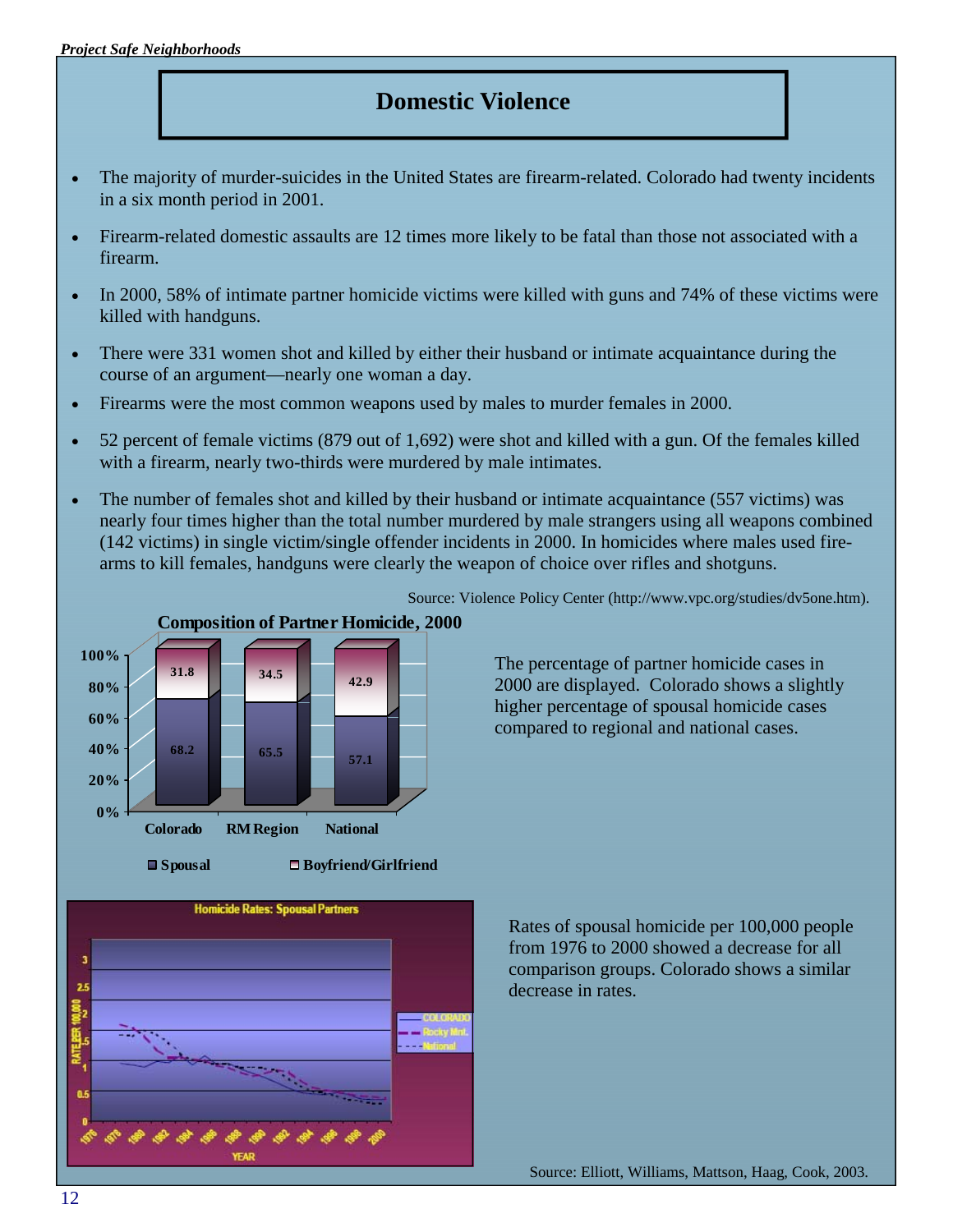## **Prisoner and Arrestee Firearm Use and Access**

Among prisoners carrying a firearm during the commission of their crimes, 40% of State inmates and 56% of Federal inmates received a sentence enhancement because of the firearm (Regional Justice Information Service, 2003).

According to the 1997 Survey of State Prison Inmates, among those possessing a gun, the source of the gun was from a flea market or gun show for fewer than 2% , a retail store or pawnshop for about 12% , and family, friends, a street buy, or an illegal source for 80%.

- Almost half of all inmates interviewed disclosed that they owned a firearm in the past.
- Approximately half of inmates interviewed reported being shot at or injured by a firearm.
- During the offense that brought them to prison, 15% of State inmates and 13% of Federal inmates carried a handgun, and about 2%, a military-style semiautomatic gun .
- Half of the State inmates interviewed that were carrying a gun during the commission of their crime, fired it. Nearly half of those inmates injured or killed someone.
- Common characteristics in carrying a firearm during criminal activities were being a young adult and male. (BJS, 2001)

Characteristics of inmates who carried firearms in 1997 (BJS, 2001):

**Criminal History:** first-time offender (22% State inmates, 10% Federal inmates); recidivist (17% State inmates, 18% Federal inmates)

**Offense:** violent (30% State) inmates, 35% Federal inmates); Drug (8% State inmates, 9% Federal inmates)

Age: 24 or younger (29% State inmates, 19% Federal inmates); 25-34 (17% State inmates, 16% Federal inmates); 35 or older (15% State inmates, 14% Federal inmates).

Findings from an NIJ Arrestee Drug Abuse Monitoring (ADAM) study conducted for the National Institute of Justice in 1997 of arrestees in 11 urban areas across the US, including Denver, showed that possession of firearms is common and tolerated among their friends.



*Selling drugs and belonging to a gang are instrumental in influencing behavior and attitudes towards possession and use of firearms (ADAM, 1997).*

Over one-third of these juveniles reported owning a gun in the past 30 days. Thirty-four percent said they could obtain an illegal gun in less than thirty days (ADAM, 1997).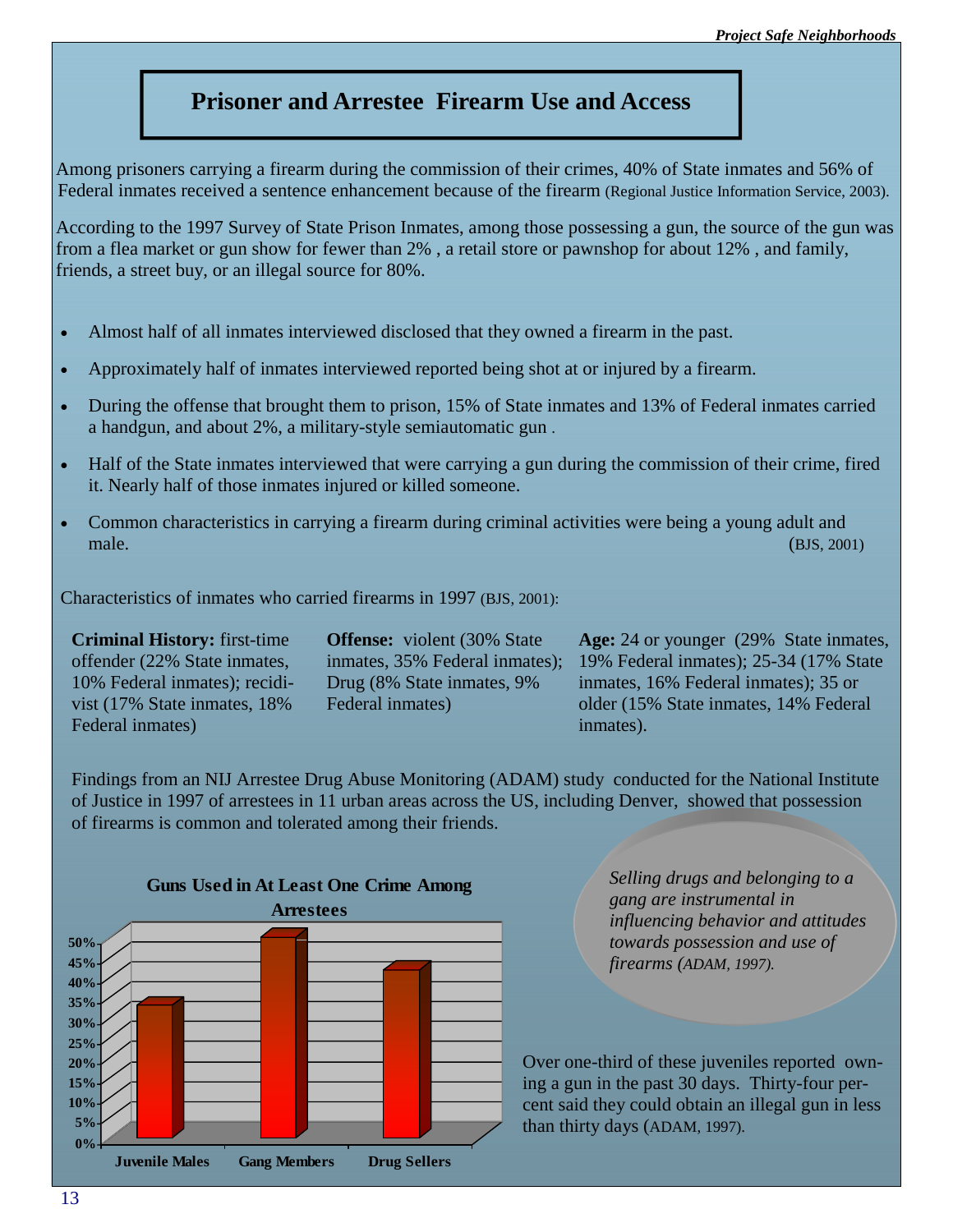## **Prisoner and Arrestee Firearm Use and Access, Continued...**

Arrestees' attitudes regarding firearm use were analyzed. Twenty-eightpercent of those sampled believed that owning a gun evoked respect from others.



Thirty-nine percent of arrestees reported ever owning a gun , a higher number than self-reports from the general population, but lower than numbers for serious offenders. Forty-five percent of these individuals obtained their gun illegally; 13% of which admitted to stealing their gun (ADAM, 1997).



Over 50% of responding arrestees had been threatened with a gun, almost 40% has been shot at, and over 10% were actually shot.

Exposure to violence and victimization was associated with the likelihood of owning a gun.

ADAM, 1997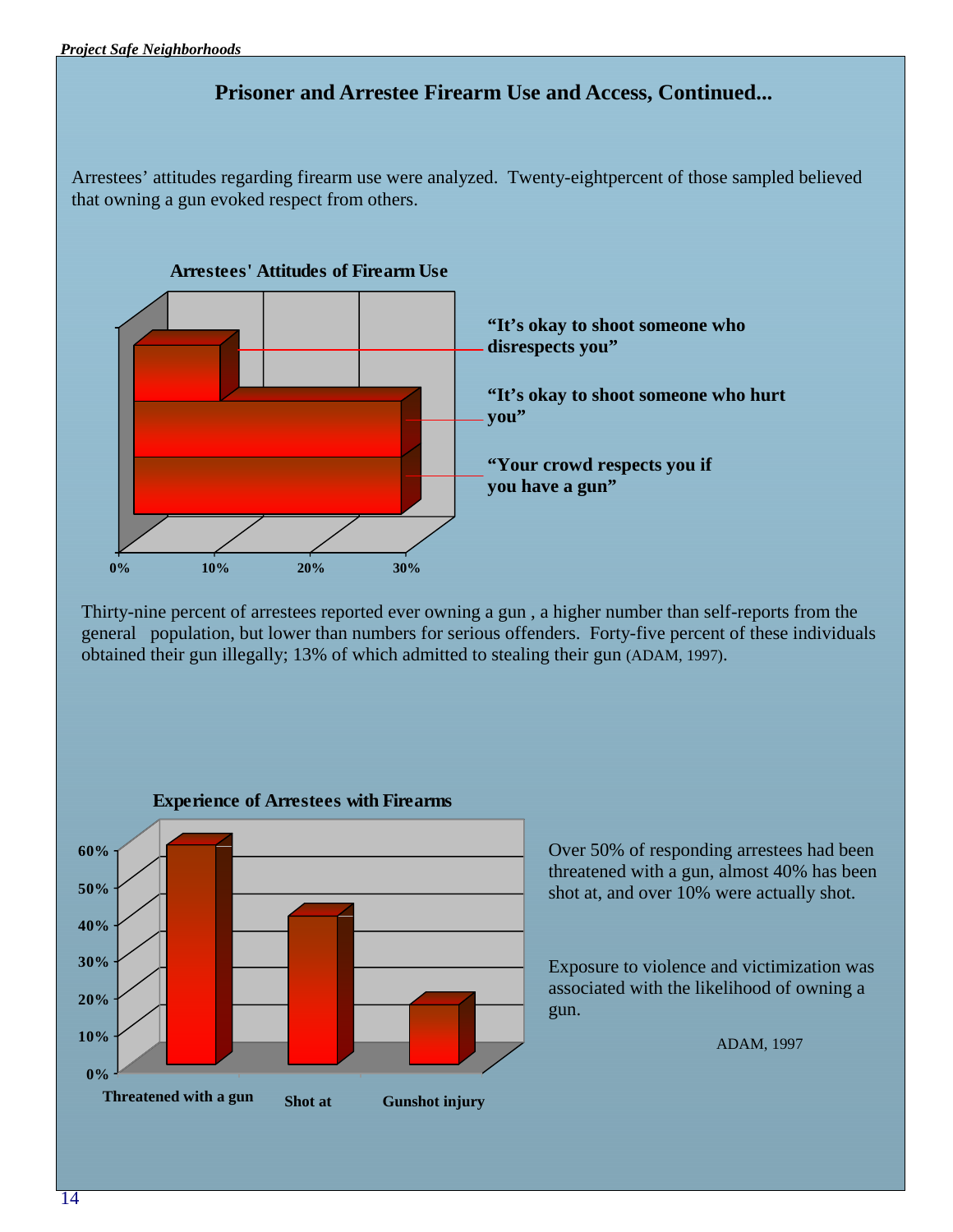## **Juveniles and Young Adults**

- In 2001, 17% of high school students (grades 9-12) reported carrying a weapon such as a gun, knife, or club in the past 30 days. Six percent reported taking a weapon onto school property.
- Juveniles accounted for 24% of weapons arrests in 2000.
- The United States has the highest rate of male adolescent homicide in the industrialized world. Juveniles (ages 17 & younger) were associated with nearly 9 percent of recovered crime guns.
- Youth (ages 18 24) were associated with nearly 34 percent of recovered crime guns.
- Gun ownership and use is generally higher among juvenile male arrestees than among adult arrestees.
- African-American and Hispanic youths are disproportionately victims of firearm-related homicides.

Colorado ranked  $25<sup>th</sup>$  in a state ranking by rate of child victims murdered with a handgun between 1995-1999 (Violence Policy Center, http://www.vpc.org/studies/firecont.htm).

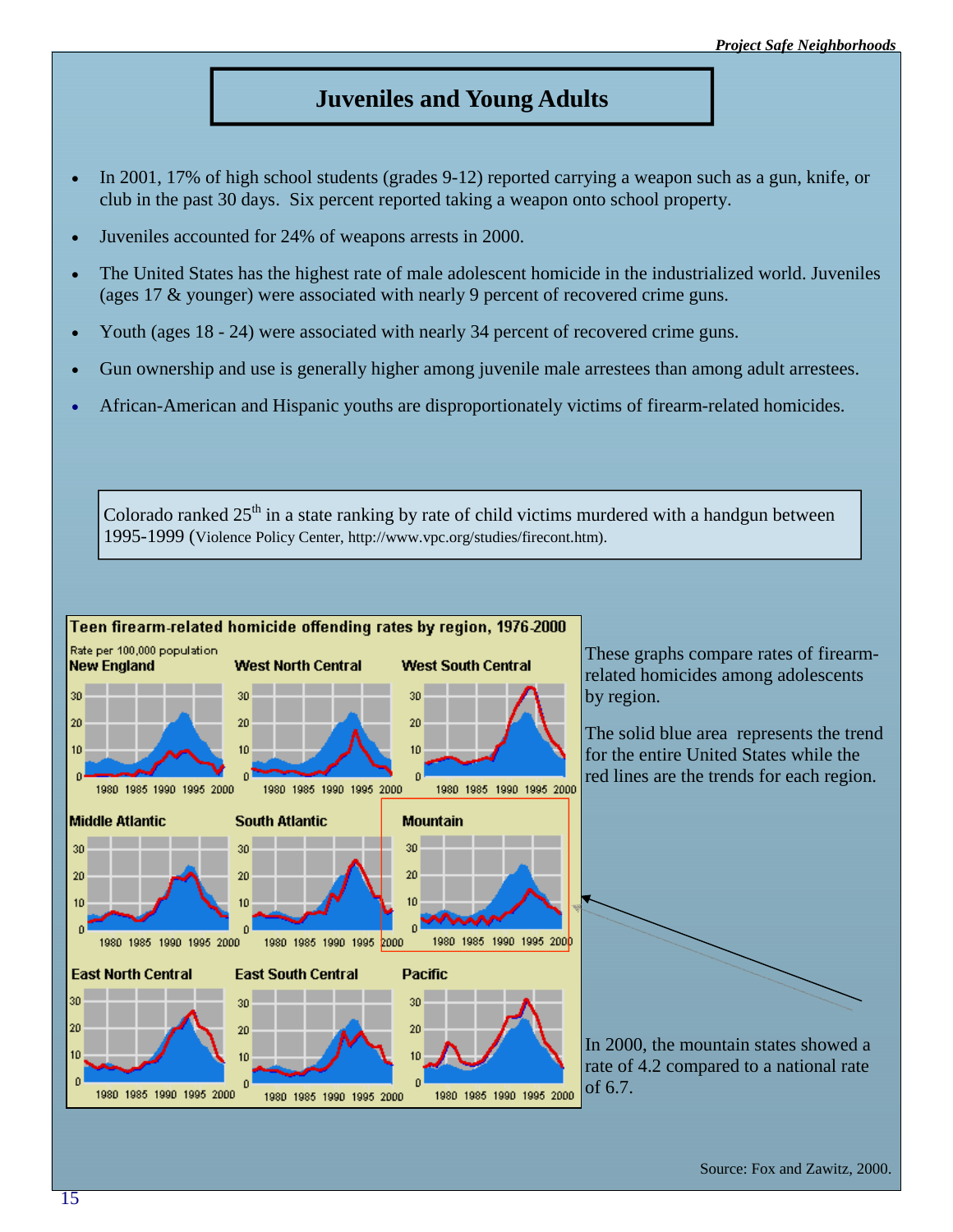# **Juveniles and Young Adults, continued...**

**Homicides by Age of Offender and Use of a Firearm; 1976 to 2000.** 

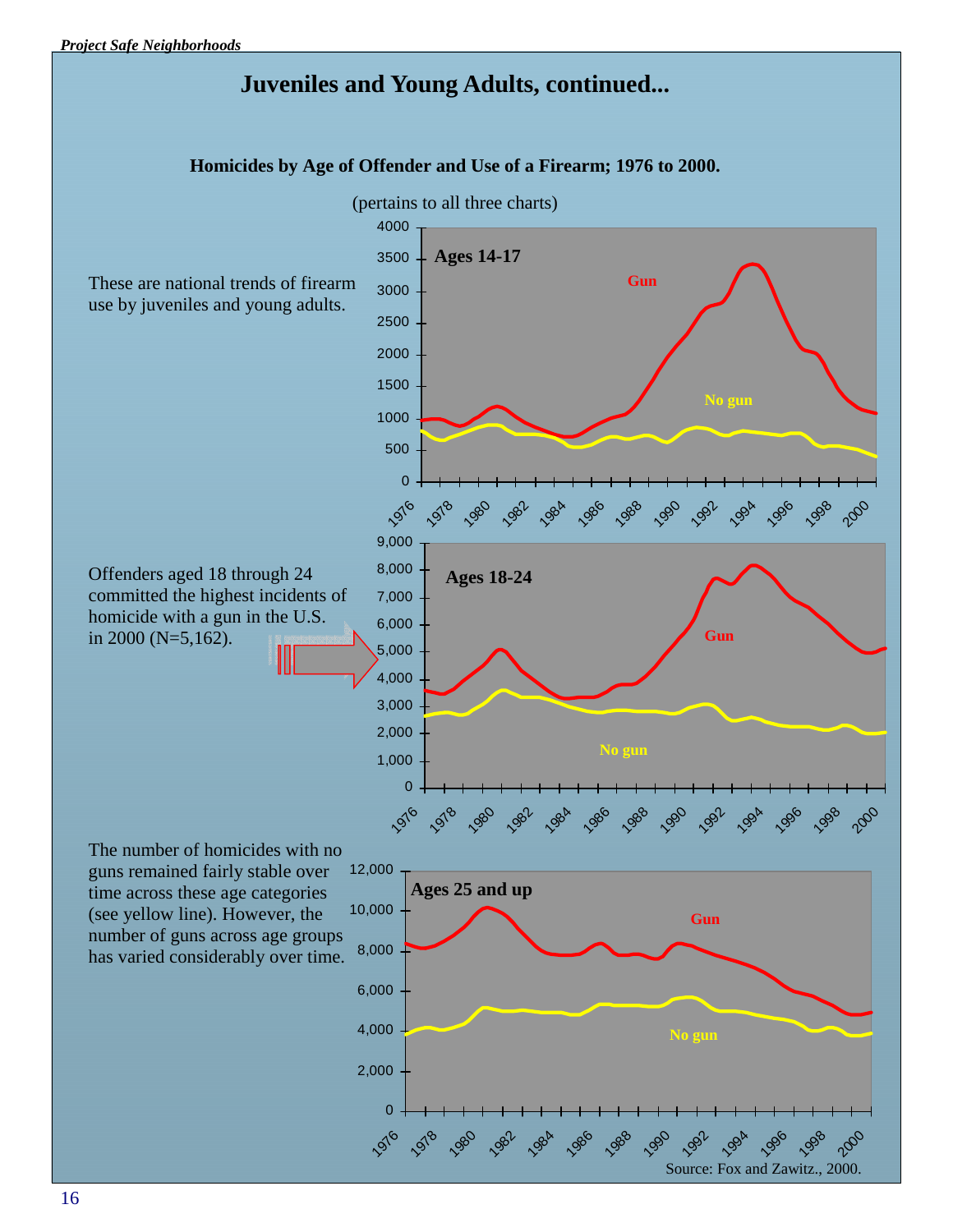∩

# **Juveniles and Young Adults, continued...**



Shown here are homicides among different age groups off offenders. National numbers are in red, regional numbers are in blue, and Colorado is represented in yellow.

The second highest number of cases of homicides in 2000 were committed by individuals age 20 to 24 for Colorado, the rocky mountain region, and the nation.

The graphs below show the rates of homicide by handgun among two age groups (15 to 19 and 20 to 24) from 1976 to 2000. Colorado shows trends over time in homicides committed with a handgun that are consistent with rates for the region and the entire nation for both age groups.



 $\overline{O}$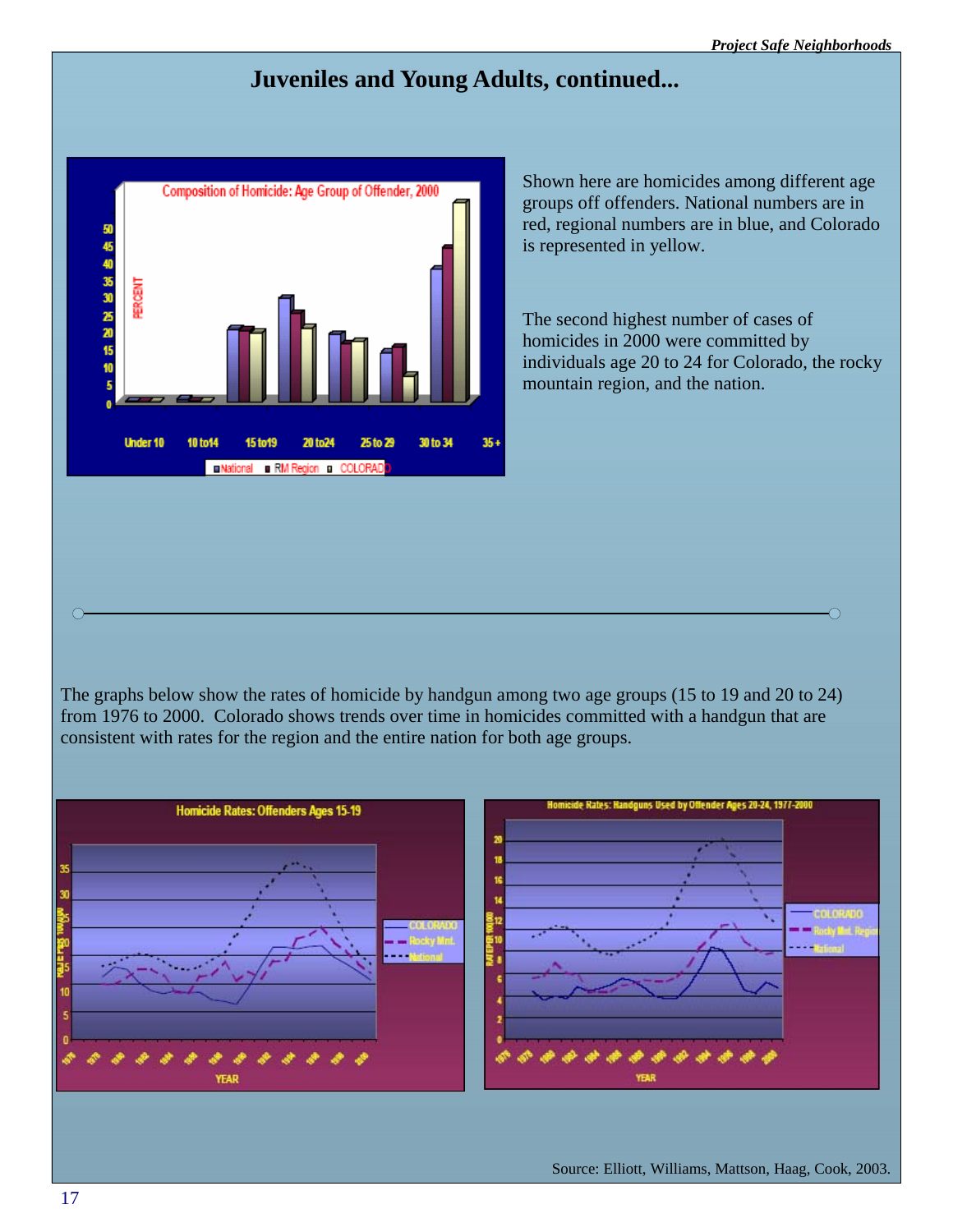*Project Safe Neighborhoods* 

# **ATF Crime Gun Trace Report for Denver and Aurora**

|                                                            | Number of Requests | % of Requests |
|------------------------------------------------------------|--------------------|---------------|
| <b>Trace Reports</b>                                       | 937                | 100.00        |
| Trace Requests for which Possessor's Age Can Be Determined | 645                | 68.8          |
| Crime Gun Trace Requests With:                             |                    |               |
| Juvenile Possessor (Ages 17 & Younger)                     | 56                 | 8.7           |
| Youth Possessor (Ages 18-24)                               | 217                | 33.6          |
| Adult Possessor (Ages 25 & Older)                          | 372                | 57.7          |
| Trace Requests for which a Possessor Can Be Identified     | 843                | 90.0          |
| Trace Requests Identify Possessor's Date of Birth          | 645                | 68.8          |
| Trace Request Identify Possessor's Place of Birth          | 226                | 24.1          |
| <b>Trace Request Identifies Purchaser</b>                  | 547                | 58.4          |
| Trace Identifies Both Purchaser and Possessor              | 528                | 56.4          |
| Possessor Is Not the Same Individual as the Purchaser      | 473                | 89.6          |

*Few crime gun possessors bought their guns directly from federally licensed dealers (ATF).* 

According to the ATF, a small number of federally licensed gun dealers is associated with a large number of crime gun traces from that jurisdiction.

"The concentration of crime gun traces among a few licensed dealers partly reflects the high concentration of legal firearms sales among dealers and does not necessarily mean that a particular dealer is engaged in illegal business practices. However, the concentration of crime gun traces among a small number of licensed dealers provides an important opportunity for law enforcement agencies to focus limited investigative and regulatory resources on identifying potential illegal gun traffickers."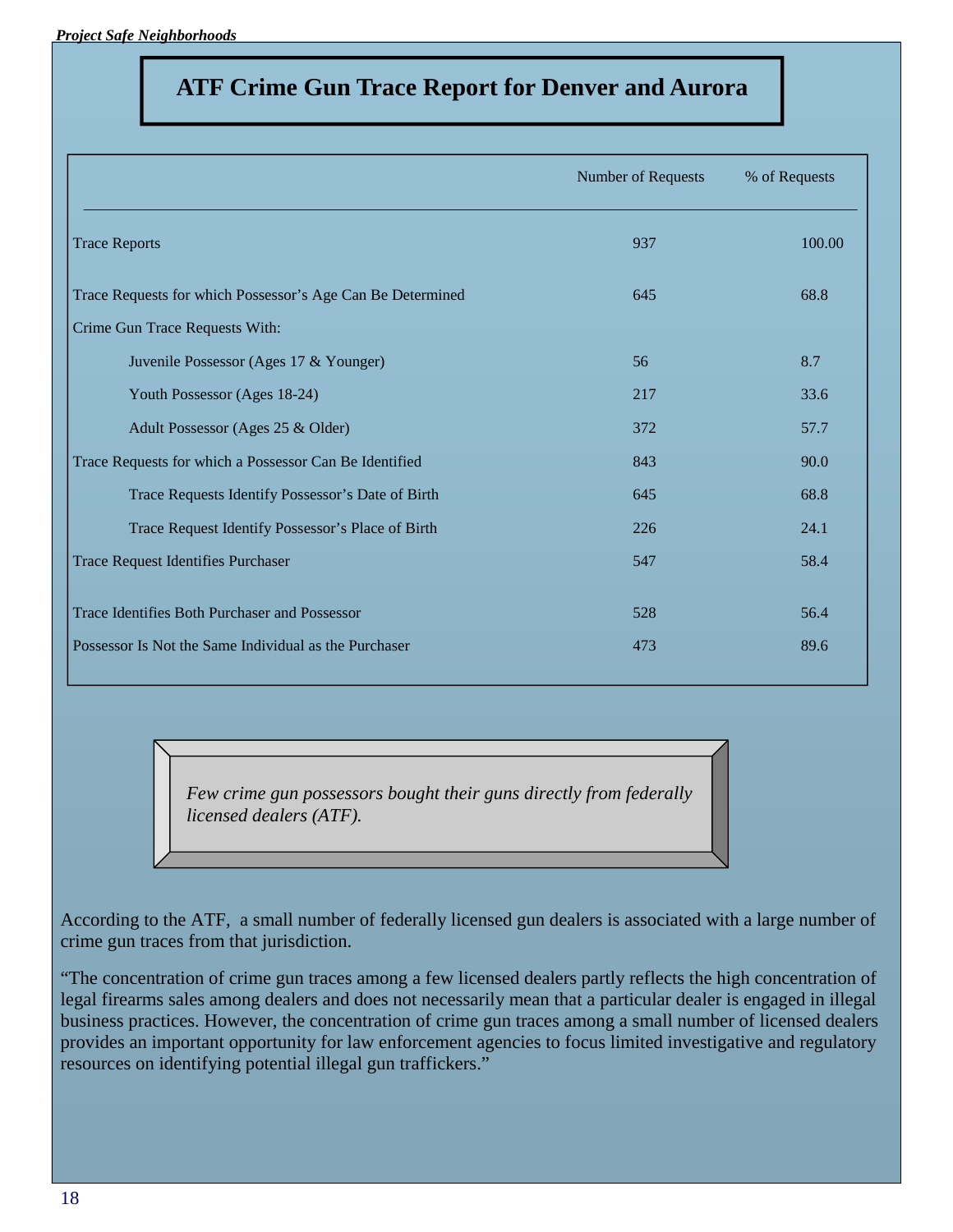# **ATF Crime Gun Trace Report, continued...**

#### Dealer Trace Information

|               |                              |                                              |           | Traces         |        |         | Dealer         |                  |
|---------------|------------------------------|----------------------------------------------|-----------|----------------|--------|---------|----------------|------------------|
| City          | Number of Traces to a Dealer |                                              |           | Percent Number |        |         | Percent Traces |                  |
| Denver/Aurora |                              | 1 or more                                    |           | 100.0          | 356    |         | 100.00 191     |                  |
|               |                              | 2 or more                                    |           | 57.3           | 204    |         | 20.4           | 39               |
|               |                              | 5 or more                                    |           | 35.7           | 127    |         | 4.2            | $\boldsymbol{8}$ |
|               |                              | 10 or more                                   |           | 28.7           | 102    |         | 2.1            | $\overline{4}$   |
|               |                              | 25 or more                                   |           | 14.6           | 52     |         | 0.5            | $\mathbf{1}$     |
|               |                              |                                              |           |                |        |         |                |                  |
|               |                              | Distance from Dealer to Recovery (in miles): |           |                |        |         |                |                  |
| $0 - 5$       | $6 - 10$                     | $11-25$                                      | $26 - 50$ |                | 51-100 | 101-250 |                | $250+$           |
| 83            | 43                           | 32                                           | 6         |                | 15     | 18      |                | 74               |
| 30%           | 16%                          | 12%                                          | 2%        |                | 6%     | 7%      |                | 27%              |

### **"Time-to-Crime":**

According to the ATF, "the time from retail sale to firearm recovery in a crime is known as time-to-crime. A short time-to-crime is an indicator of illegal diversion or criminal intent associated with the sale. The presence of short time-to-crime guns also shows that many firearm offenses, including violent offenses with firearms, involve new guns. The median time-to-crime for guns traced from Denver and Aurora, where time-to-crime could be determined, was 4.9 years, as compared to the national median of 6.1 years. Older guns may represent an investigative challenge as they may have changed hands several times before acquisition by the criminal possessor. Many crime guns, however, moved more quickly from retail sale to recovery by law enforcement."

#### **Additional State Data:**

- 66 percent of all traceable crime guns recovered in Denver and Aurora were from Colorado Federal Firearm Licenses (FFL's).
- 21 percent of crime guns first purchased in Colorado and recovered in Denver and Aurora were from Denver County and Arapahoe County FFL's.
- Over 46 percent of crime guns recovered in Denver and Aurora were first purchased at FFLs within 10 miles of Denver and Aurora.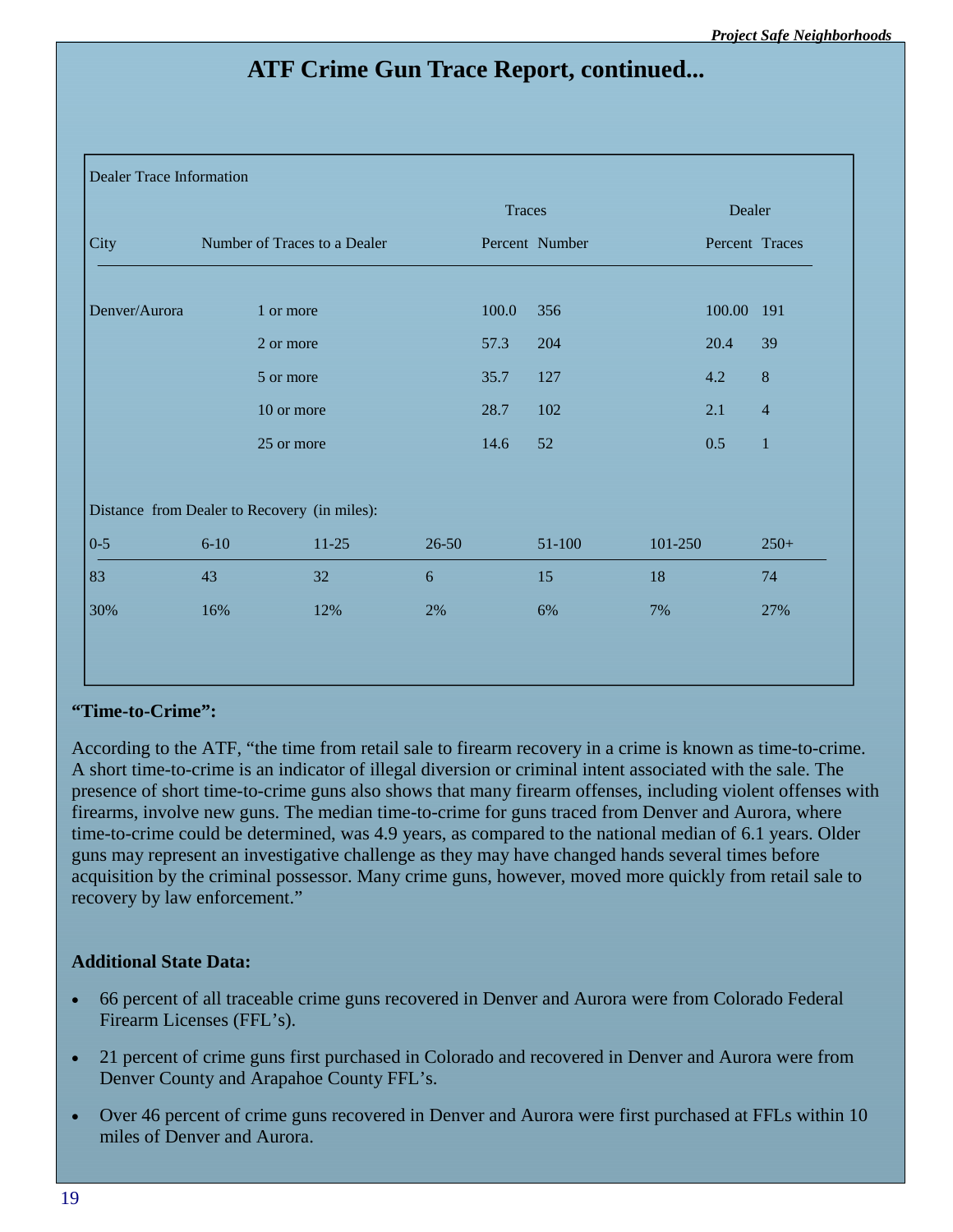# **Insta-Check Data on Gun Applications**



Source: Colorado Bureau of Investigation, Insta-Check Statistics (http://www.cbi.state.co.us/ic/statistic.htm).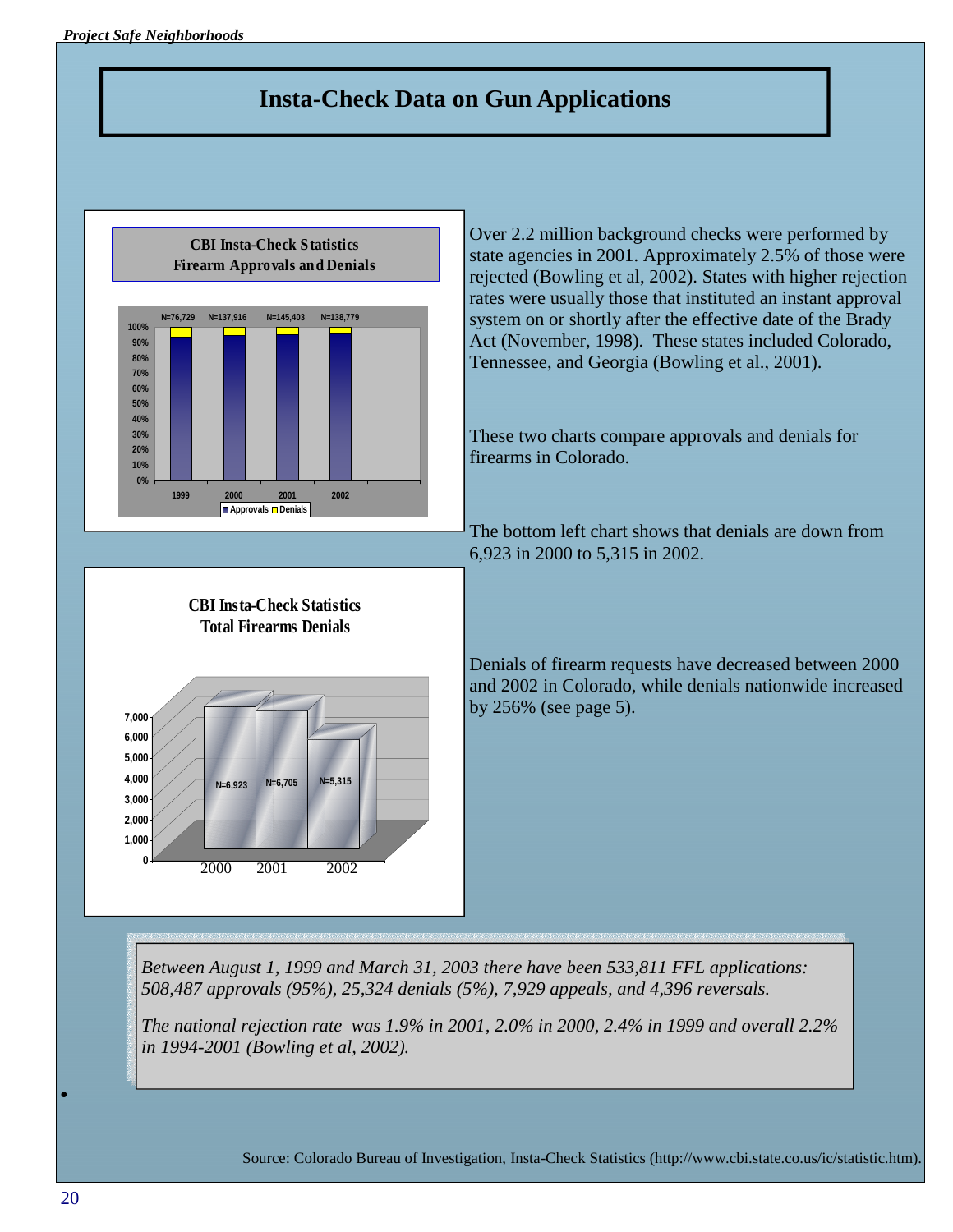# **Insta-Check Data on Gun Applications, continued...**

The following charts show reasons the for gun purchase s denial as described by CBI's Insta-check System for 2000 through 2002. Denials are broken down by the following reasons: restraining order, homicide, kidnapping, sexual assault, robbery, assault, burglary, larceny, dangerous drugs, and other. Some examples of reasons for denial listed in the "other" include: military, immigrant, sex offense other than sexual assault, felony gambling, felony weapon charge, smuggling, and crimes against person.



Source: CBI Insta-Check Data; http://www.cbi.state.co.us/ic/index.asp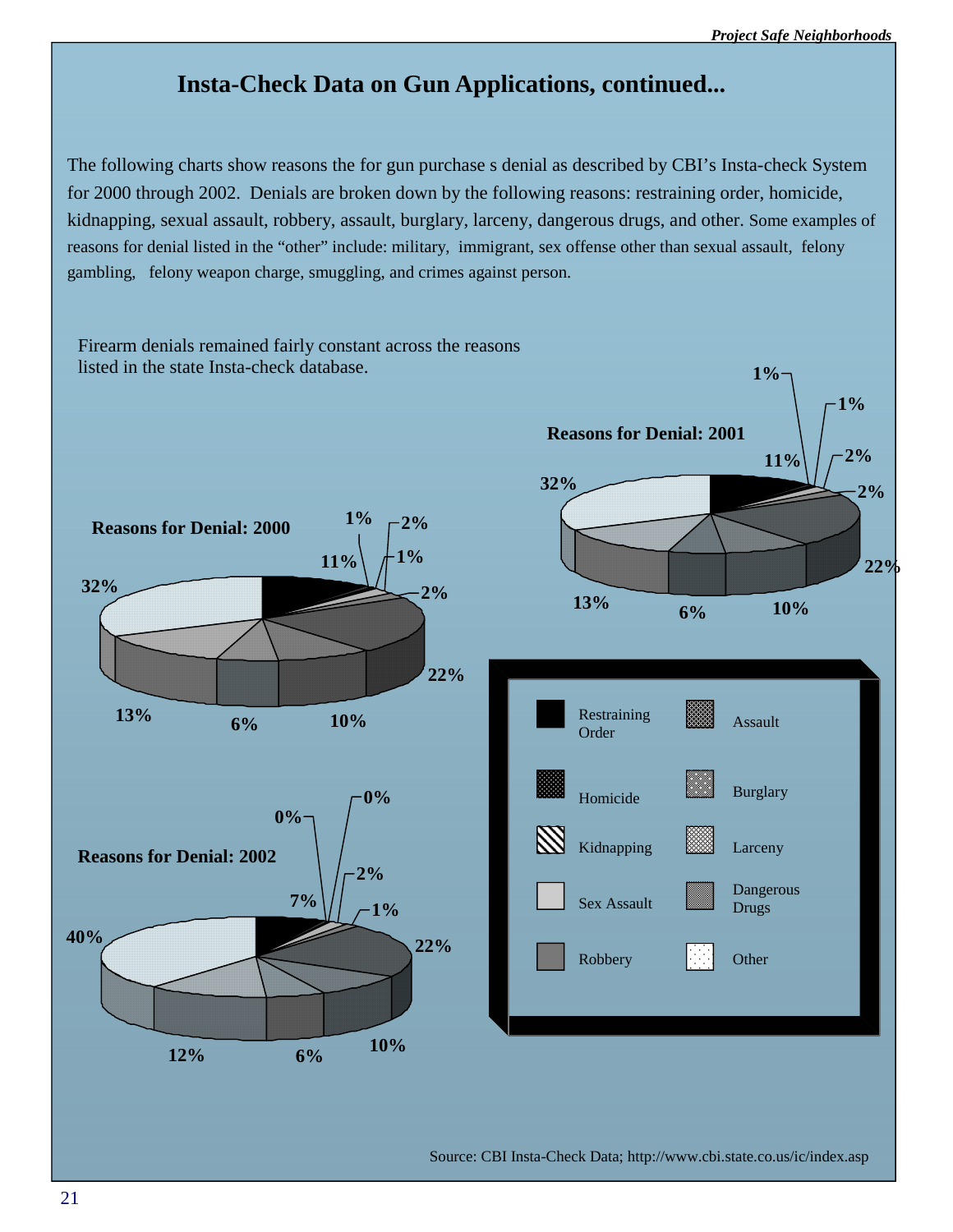# **Insta-Check Data on Gun Applications, continued...**

Firearm purchase denials where a crime against another person is the reason for denial is further analyzed below.



About 50-60 denials per year are due to the fact that the requesting person had a homicide crime on his or her rap sheet.

Restraining orders account for a significant number of reasons for denial. This could be any type of restraining order in which a judge stipulated that the defendant was not allowed to possess a firearm. Restraining orders are the second most common reason for firearm denials, nationally (Bowling et al., 2002).

Over the last three years, more than 100 attempts to purchase firearms have been denied because of the person attempting to buy had a recorded kidnapping charge.

Source: Colorado Bureau of Investigation, Insta-Check Statistics (http://www.cbi.state.co.us/ic/statistic.htm)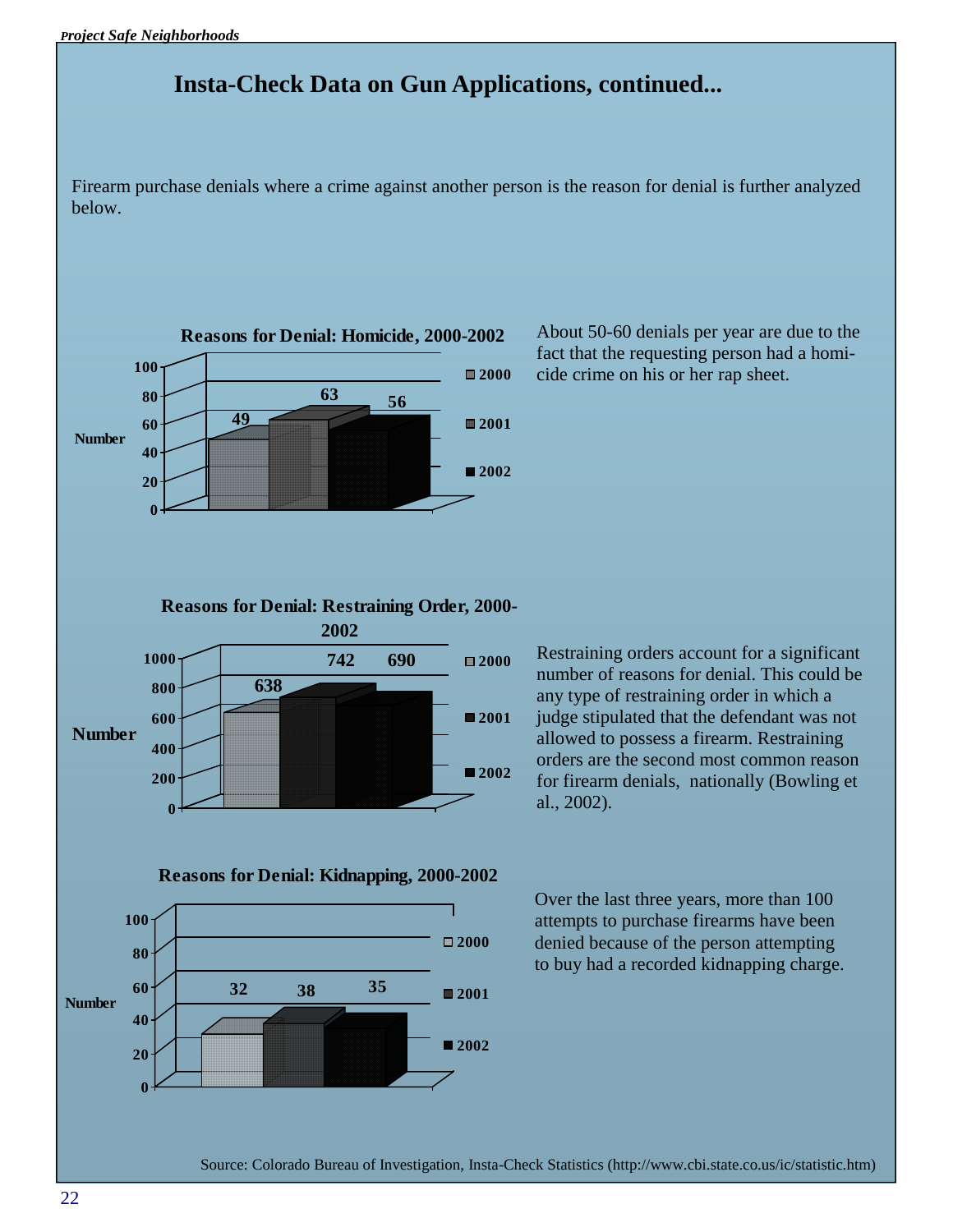# **Insta-Check Data on Gun Applications, continued...**



**<sup>1758</sup> 1471 1614 0 500 1000 1500 2000 Number Reasons for Denial: Assault, 2000-2002 2000 2001 2002**

In this three year period, over 350 gun purchase attempts were denied due to criminal history checks indicating robbery.

Assault is the most common crime for which the purchase of a grant was denied. Nearly 5,000 attempts were denied for this reason between 2000 and 2003.



Sexual assault is the most underreported crime. Although it is relatively rare for individuals to be arrested for this, about 140 purchase attempts were denied each year on this basis.



"Other" includes military, immigrant, sex offense other than sexual assault, felony gambling, felony weapon charge, smuggling, and crimes against person.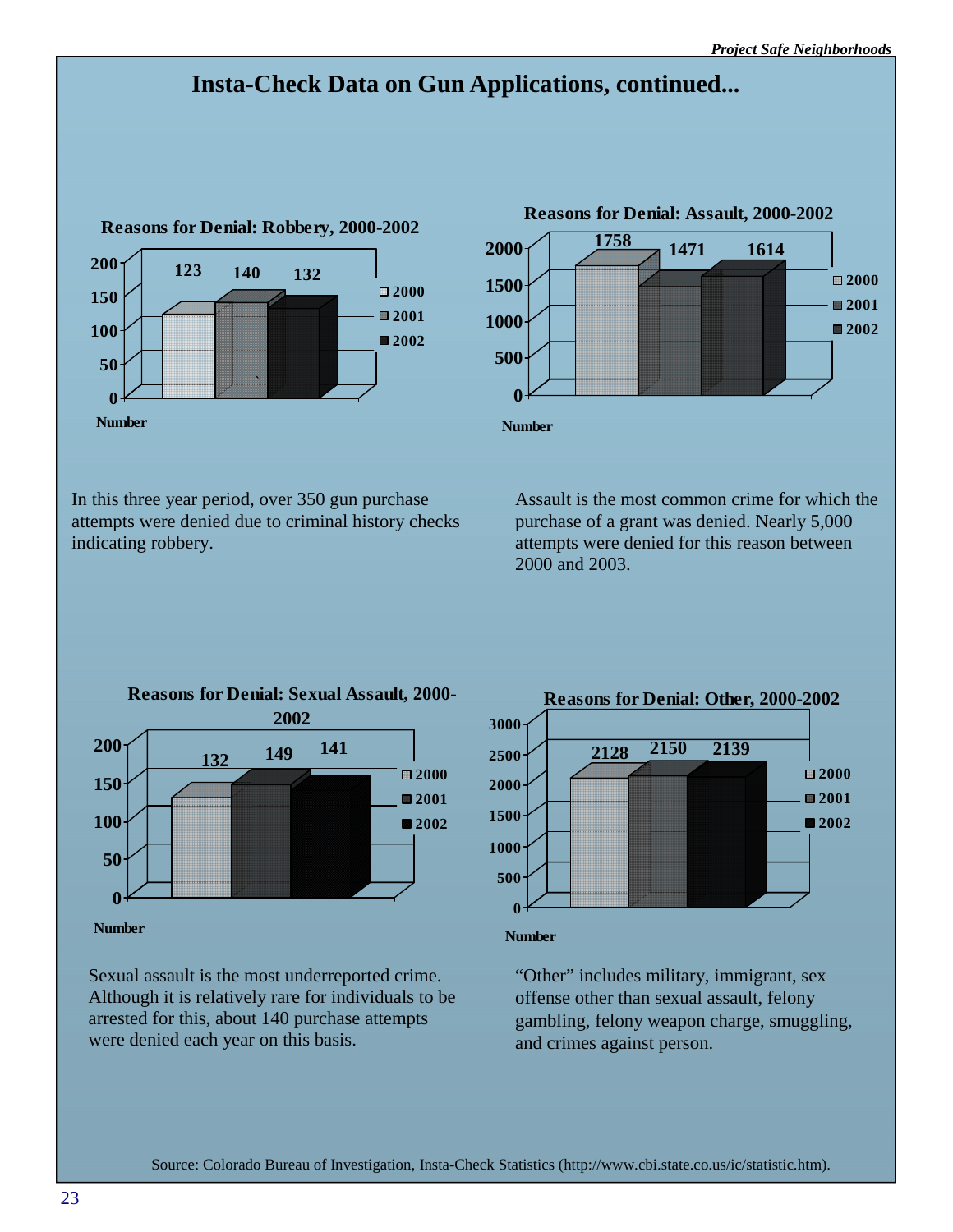# **Data from the Denver Police Department**

# **2000-2002**

The Denver Police Department PSN researchers with the following incident data on homicide, aggravated assault, and armed robbery.

**Homicides in Denver; 2000-2002**



**Aggravated Assaults in Denver; 2000-2002**



Firearm-related aggravated assaults in Denver have remained fairly stable.

#### **Armed Robberies in Denver; 2000-2002**



The use of firearms in the commission of a robbery has increased over the last three years.

Source: Denver Department of Public Safety, Office of Planning and Analysis.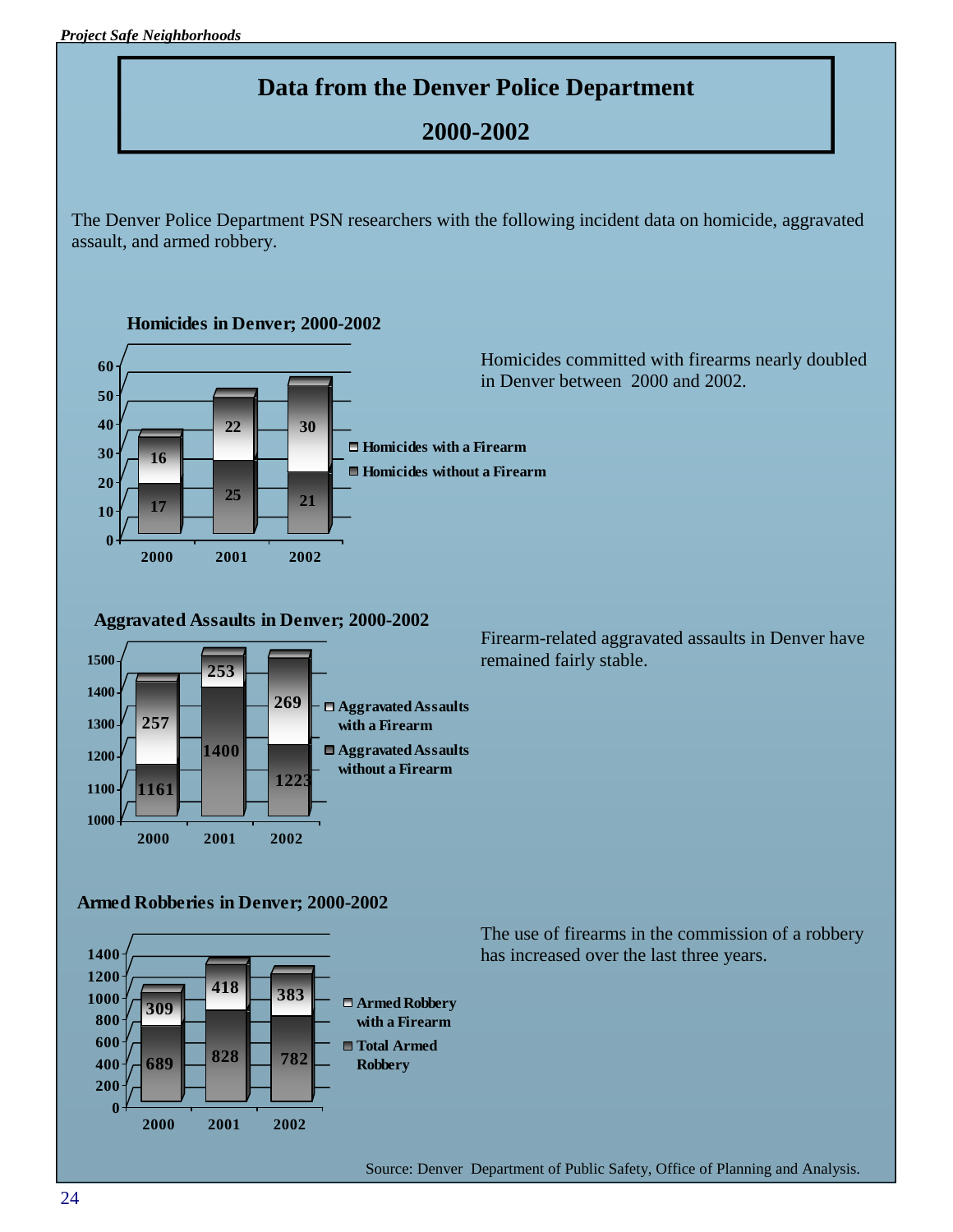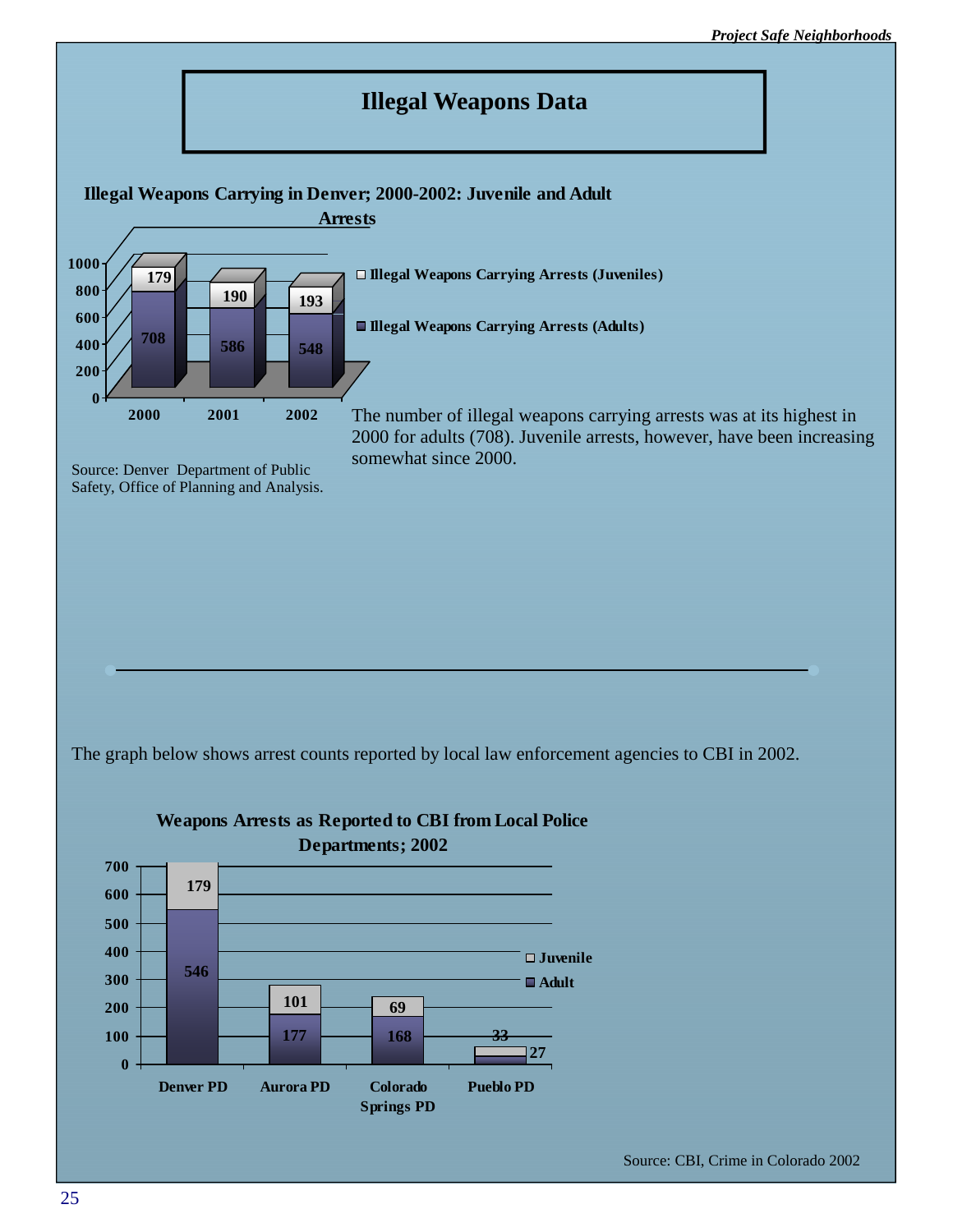

Homicides committed between 1990 and 2000 are shown in the following Colorado cities: Aurora, Colorado Springs, Denver, Lakewood, and Pueblo.



**Homicides 1990-2000: Colorado Springs**

Homicides in Aurora increased over the past decade.







Denver homicides show a decrease of more than 50% from 1999 to 2000.

 $200^{\circ}$  Source: Elliott, Williams, Mattson, Haag, Cook, 2003, smoothed UCR data. 2000 and 2002 data provided by DDPS Office of Safety Analysis.

 

1990 1991 1992 1993 1994 1995 1996 1997 1998 1999 2000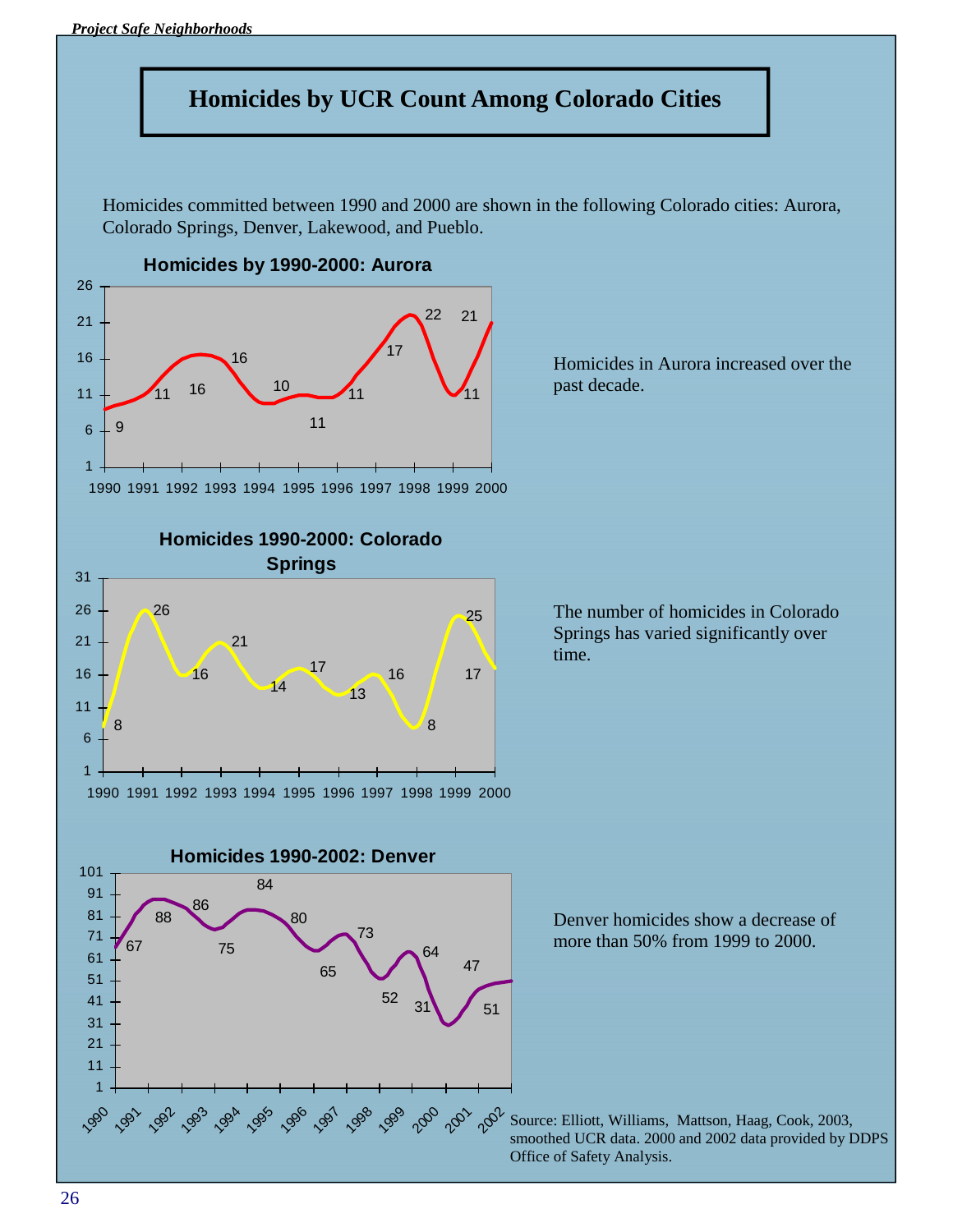# **Homicides by UCR Count Among Colorado Cities, continued...**



Source: Elliott, Williams, Mattson, Haag, Cook, 2003, smoothed UCR data.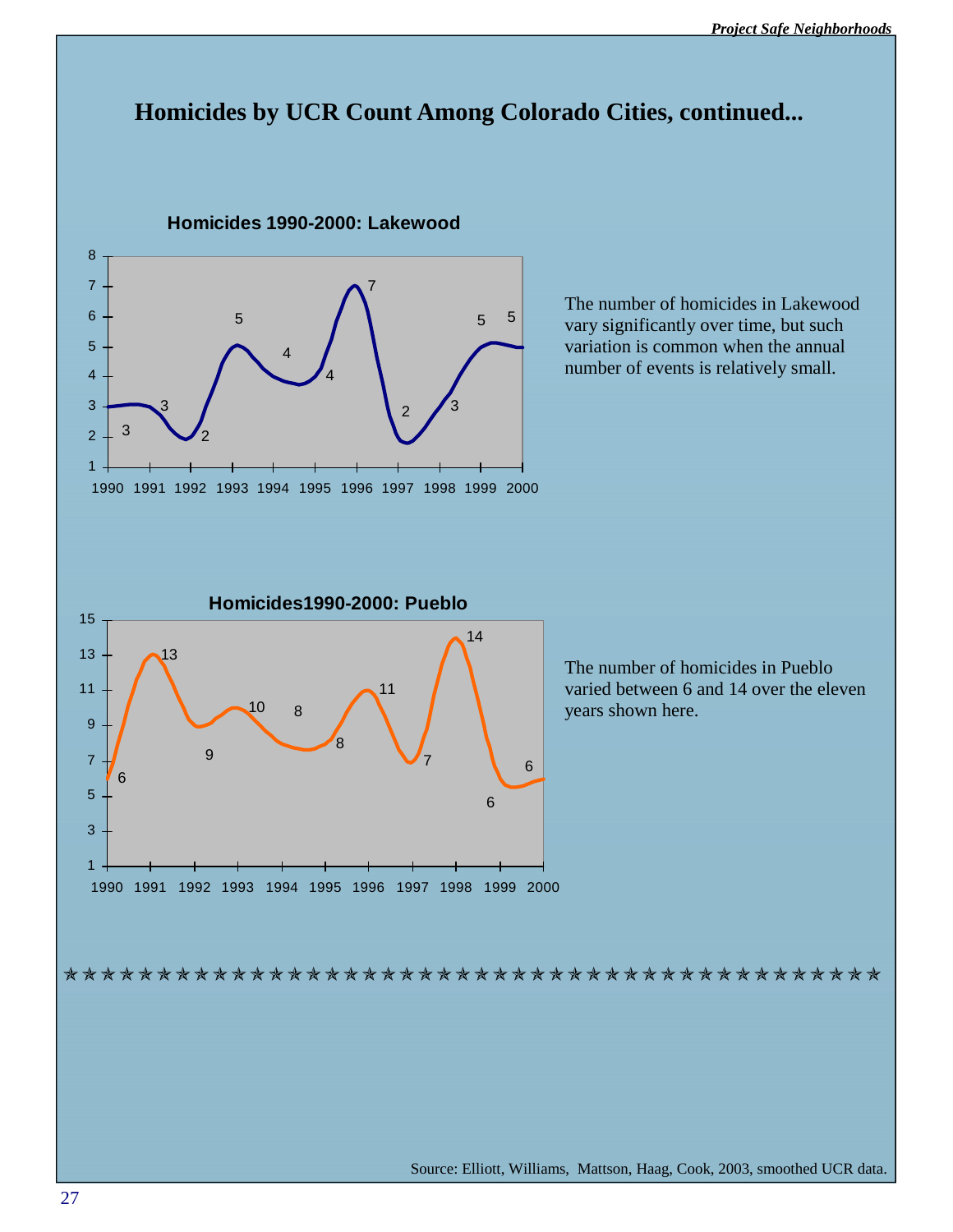# **Summary**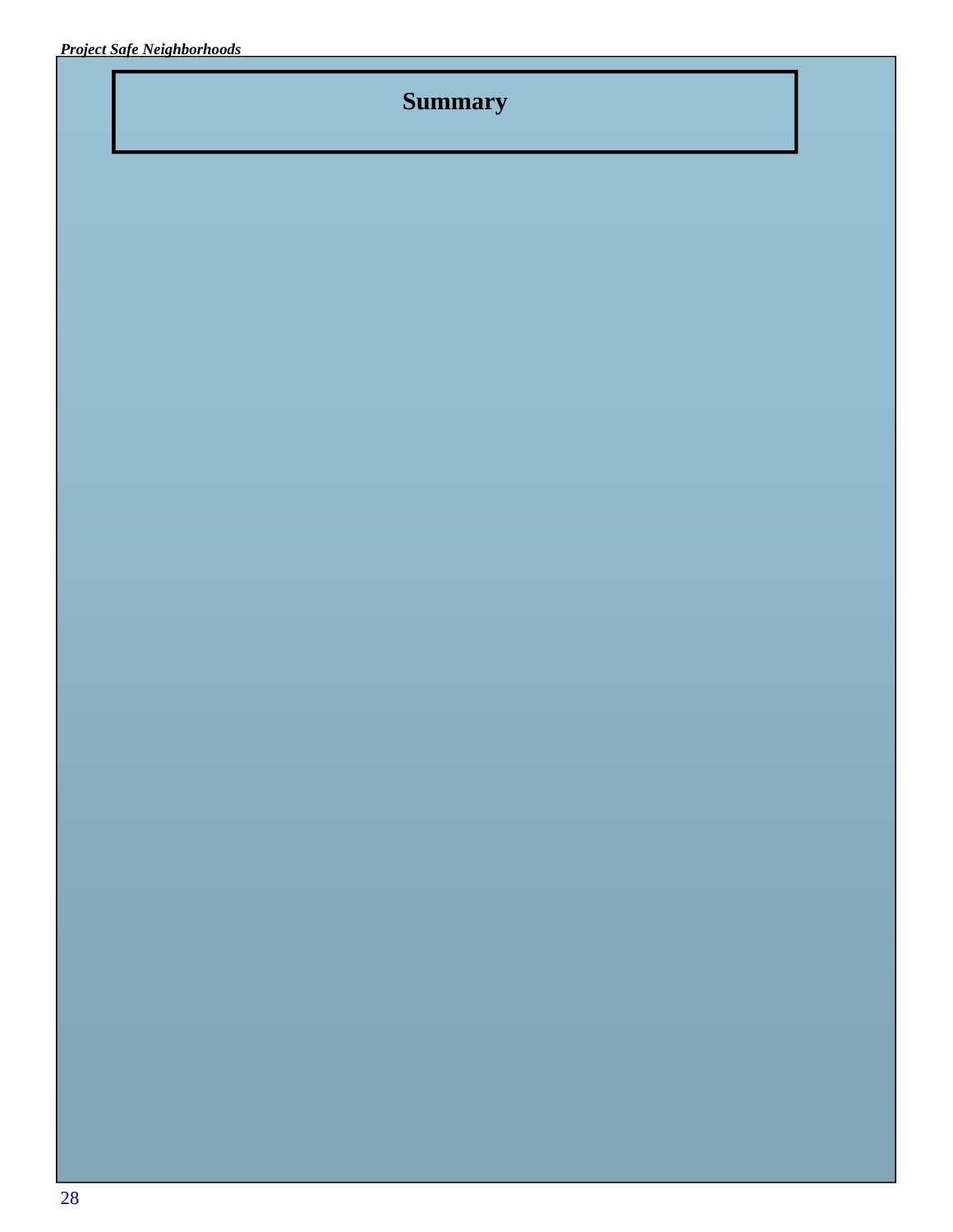# **Research Strategy**